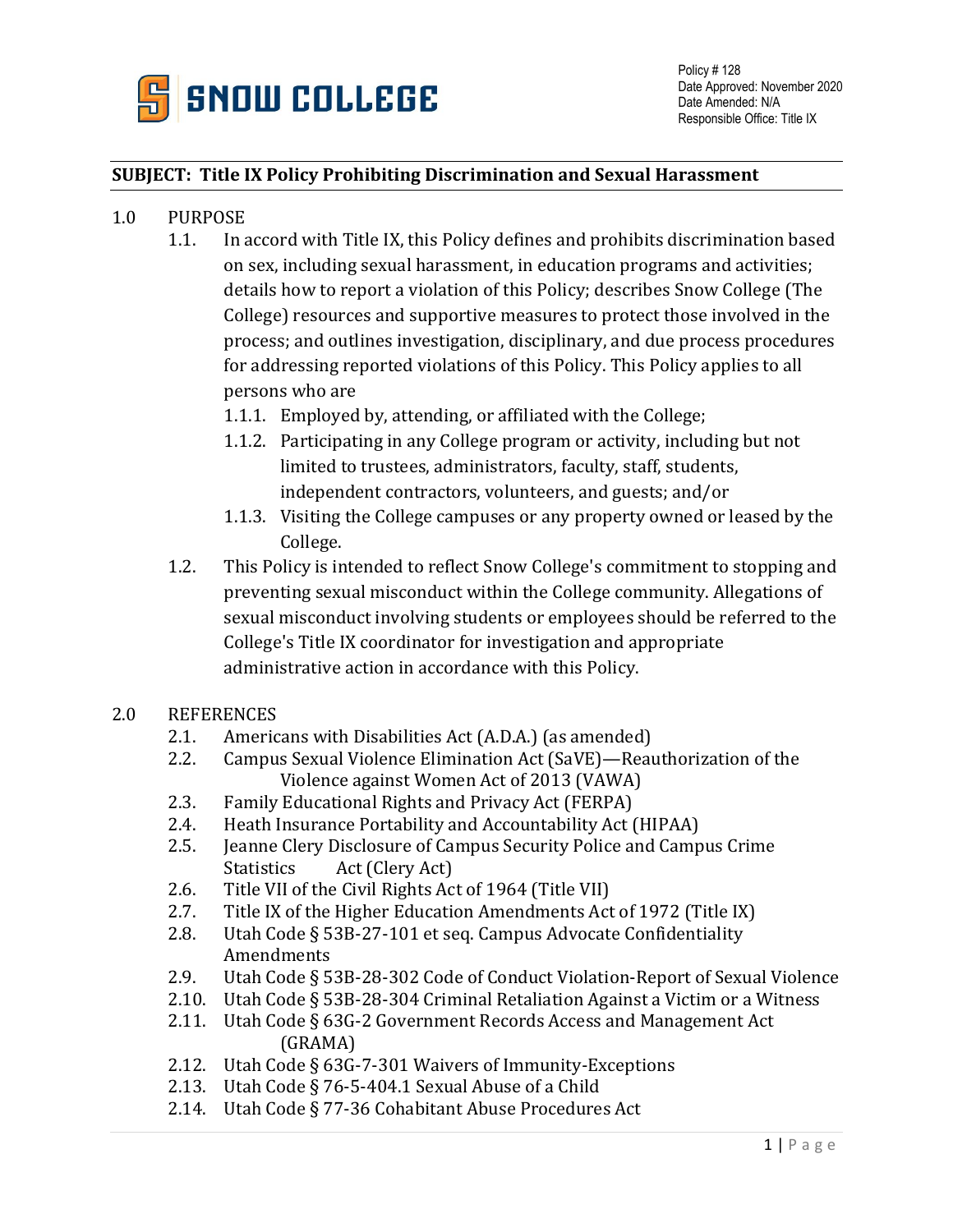

Policy # 128 Date Approved: November 2020 Date Amended: N/A Responsible Office: Title IX

- 2.15. Utah Code § 77-38 Rights of Crime Victims Act
- 2.16. Utah State Board of Regents' Policy R256 Student Disciplinary Processes
- 2.17. Utah State Board of Regents' Policy R842 Restrictions on Faculty/Staff Relationships with Students

#### 3.0 DEFINITIONS

- 3.1. **Actual knowledge:** Notice of sexual harassment or allegations of sexual harassment to the College Title IX Coordinator or any official of the College who has authority to institute corrective measures on behalf of the College. Imputation of knowledge-based solely on vicarious liability or constructive notice is insufficient to constitute actual knowledge. This standard is not met when the only official of the College with actual knowledge is the Respondent. The mere ability or obligation to report sexual harassment or to inform a student about how to report sexual harassment, or having been trained to do so, does not qualify an individual as one who has authority to institute corrective measures on behalf of the College.
- 3.2. **Advisor and Appointed Advisor:** A person who advises a Party throughout the process and may act as a representative at the Hearing stage, including making an opening or closing statement, asking questions, and otherwise actively participating. An Advisor may, but need not be, an attorney. The Advisor is expected to abide by the Hearing requirements, including civility. An Advisor who is disruptive may be excluded from an interview, Hearing, or other proceedings. During the formal investigation or Informal Resolution process, an Advisor may only advise the student and may not actively participate in the process. If either Party chooses to have an Advisor, the Advisor will also act as their support person. If either Party does not have an Advisor during the grievance hearing**,** the College will provide that Party with an Appointed Advisor, at no cost to the Party. An Appointed Advisor is subject to the same rules and expectations of an Advisor, but an Appointed Advisor will only ask questions on behalf of their Party, they will not act as a representative. During the Hearing both Parties may bring one support person, in addition to their advisor.
- 3.3. **Appeal Officer:** The employee designated in the Title IX procedures to hear appeals as outlined in Section 15 of this policy. The Appeal Officer will normally be the appropriate Vice President or higher for appeals related to employee conduct, or the Dean of Students for appeals related to student conduct, but the procedures will outline the process for selecting an alternate if the normal appeal officer has a conflict.
- 3.4. **Complainant, victim, or alleged victim**: An individual who is alleged to be the victim of conduct that could constitute sexual harassment.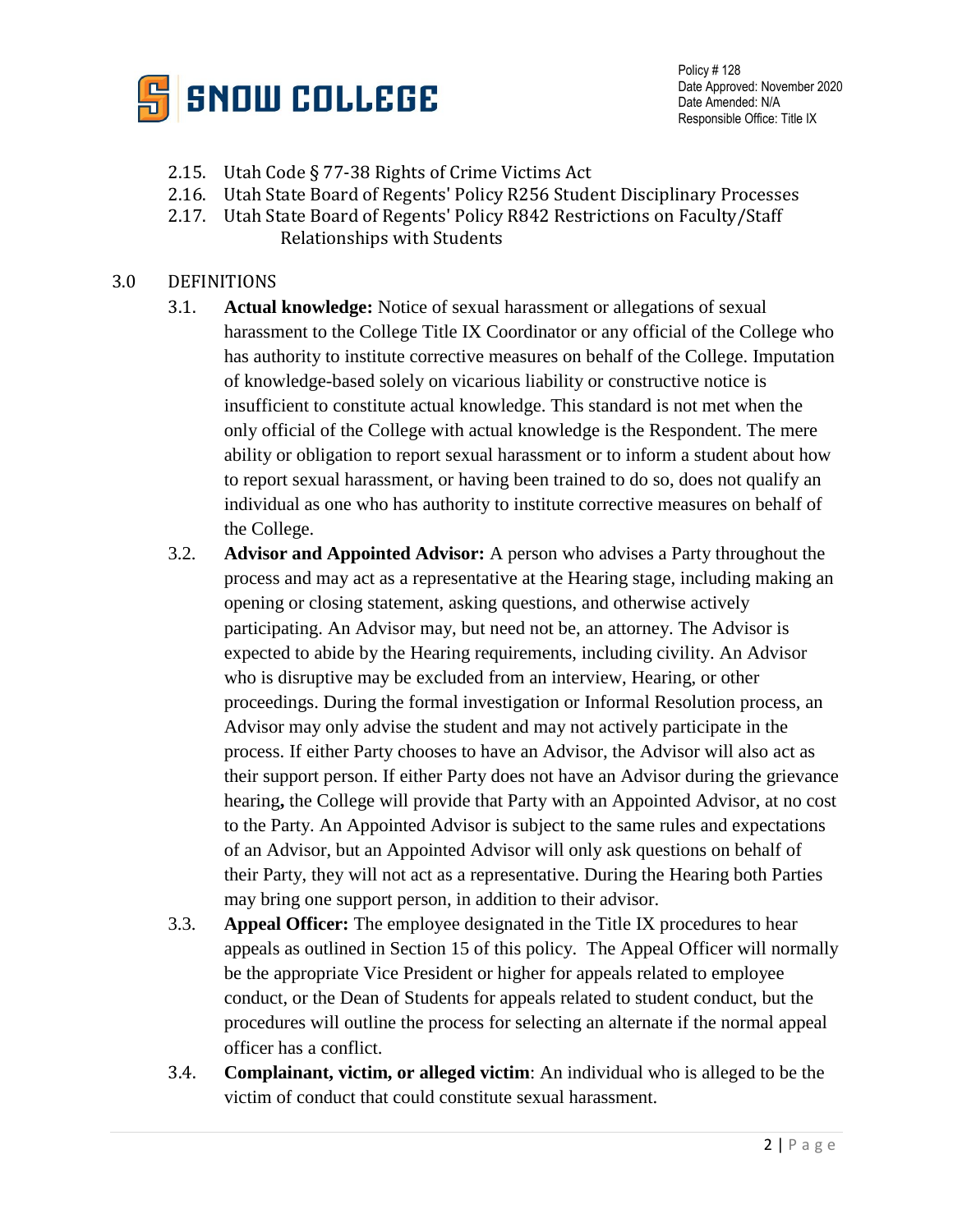

- 3.5. **Consent:** Sexual activity requires consent, which is defined as positive, unambiguous, and voluntary agreement to engage in specific sexual activity throughout a sexual encounter. Consent cannot be inferred from the absence of resistance or the absence of a "no"; a clear "yes," verbal or otherwise, is necessary.
	- 3.5.1. Consent to some sexual acts does not constitute consent to others, nor does past consent to a given act constitute present or future consent. Consent must be ongoing throughout a sexual encounter and can be revoked at any time. Consent to engage in sexual activity with one person does not imply consent to engage in sexual activity with another person. Consent cannot be obtained by threat, coercion, or force. An agreement under such circumstances does not constitute consent.
	- 3.5.2. Consent cannot be obtained from someone who is asleep or otherwise mentally or physically incapacitated, whether due to alcohol, drugs, or some other condition. A person is mentally or physically incapacitated when that person lacks the ability to make or act on considered decisions to engage in sexual activity. Engaging in sexual activity with a person whom you know – or reasonably should know – to be incapacitated constitutes sexual misconduct.
- 3.6. **Dating Partner:** A person who is or has been in a social relationship of a romantic or intimate nature with another person, usually the Respondent, and where the existence of such a relationship shall be determined based on a consideration of (i) the length of the relationship; (ii) the type of relationship; and (iii) the frequency of interaction between the persons involved in the relationship.
- 3.7. **Dating Violence:** As defined in 34 U.S.C. 12291(a)(10): violence committed by a person:
	- 3.7.1. who is or has been in a social relationship of a romantic or intimate nature with the victim; and
	- 3.7.2. where the existence of such a relationship shall be determined based on a consideration of the following factors:
		- 3.7.2.1. the length of the relationship,
		- 3.7.2.2. the type of relationship and
		- 3.7.2.3. the frequency of interaction between the persons involved in the relationship.
- 3.8. **Days** are calendar days unless otherwise defined. Extensions of Deadlines may be granted by the College for a good cause shown.
- 3.9. **Discrimination:** For purposes of this Policy, adverse action towards College employees or students in the terms or conditions of employment; the College admission or education; access to College programs, services, or activities; or other College benefits or services, based on their inclusion or perceived inclusion (in the case of sexual orientation, gender identity, or gender expression) in the protected classes of sex, pregnancy, pregnancy-related conditions, sexual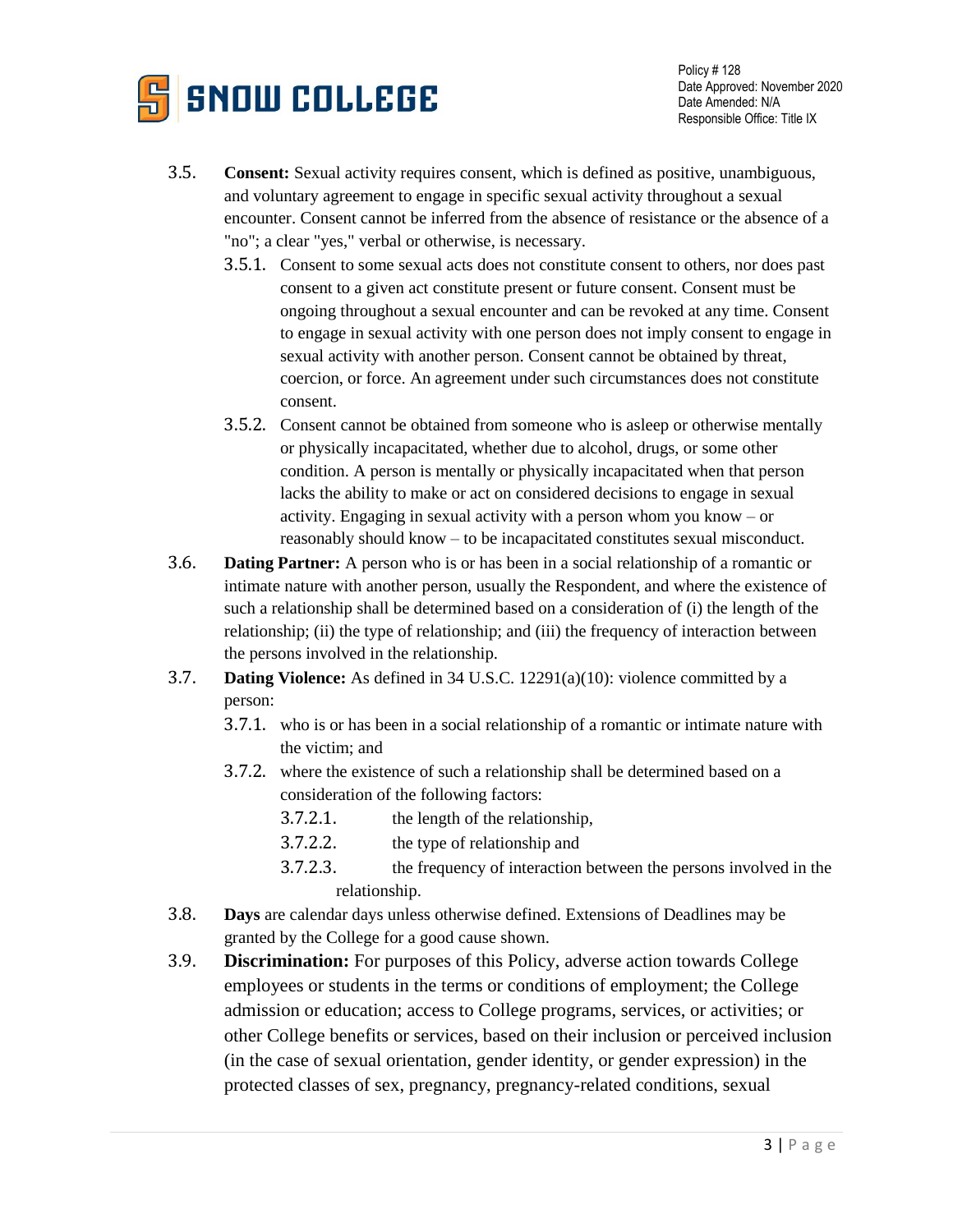

orientation, gender identity, or gender expression that has the effect of denying or limiting participation in a College program or activity.

- 3.10. **Domestic Violence:** As defined in 34 U.S.C. 12291(a)(8): includes any felony or misdemeanor crimes of violence committed by a current or former spouse or intimate partner of the victim, by a person with whom the victim shares a child in common, by a person who is cohabitating with or has cohabitated with the victim as a spouse or intimate partner, by a person similarly situated to a spouse of the victim under the domestic or family violence laws of the jurisdiction receiving grant monies, or by any other person against an adult or youth victim who is protected from that person's acts under the domestic or family violence laws of the jurisdiction.
	- 3.10.1. Domestic violence can be physical, sexual, emotional, or psychological actions or threats that influence another person, including any behaviors that intimidate, manipulate, humiliate, isolate, frighten, coerce, or injure someone.
- 3.11. **Emergency measures:** Actions taken to temporarily and immediately address a complaint of a Title IX violation. Emergency measures may include temporary no-contact order(s), changes in academic schedule(s), housing reassignment(s), counseling, or other relevant actions. In extraordinary cases, a Respondent may be temporarily removed from campus prior to the outcome of the grievance process, provided that the College undertakes an individualized safety and risk analysis, determines that an immediate threat to the physical health or safety of any student or other individual arising from the allegations of sexual harassment that justifies removal, and provides the Respondent with notice and an opportunity to challenge the decision immediately following the removal. In such circumstances, the process shall follow the suspension as expeditiously as possible.
- 3.12. **Formal Complaint:** A document filed by a Complainant or signed by the Title IX Coordinator alleging sexual harassment against a Respondent and requesting the College investigate the allegation of sexual harassment. At the time of filing a formal complaint, a Complainant must be participating in or attempting to participate in the education program or activity of the College with which the formal complaint is filed. A formal complaint may be filed with the Title IX Coordinator in person, by mail, or by electronic mail, by using the contact information required to be listed for the Title IX Coordinator, or by any additional method designated by the College. As used in this paragraph, the phrase "document filed by a Complainant" means a document or electronic submission (such as by electronic mail or through an online portal provided for this purpose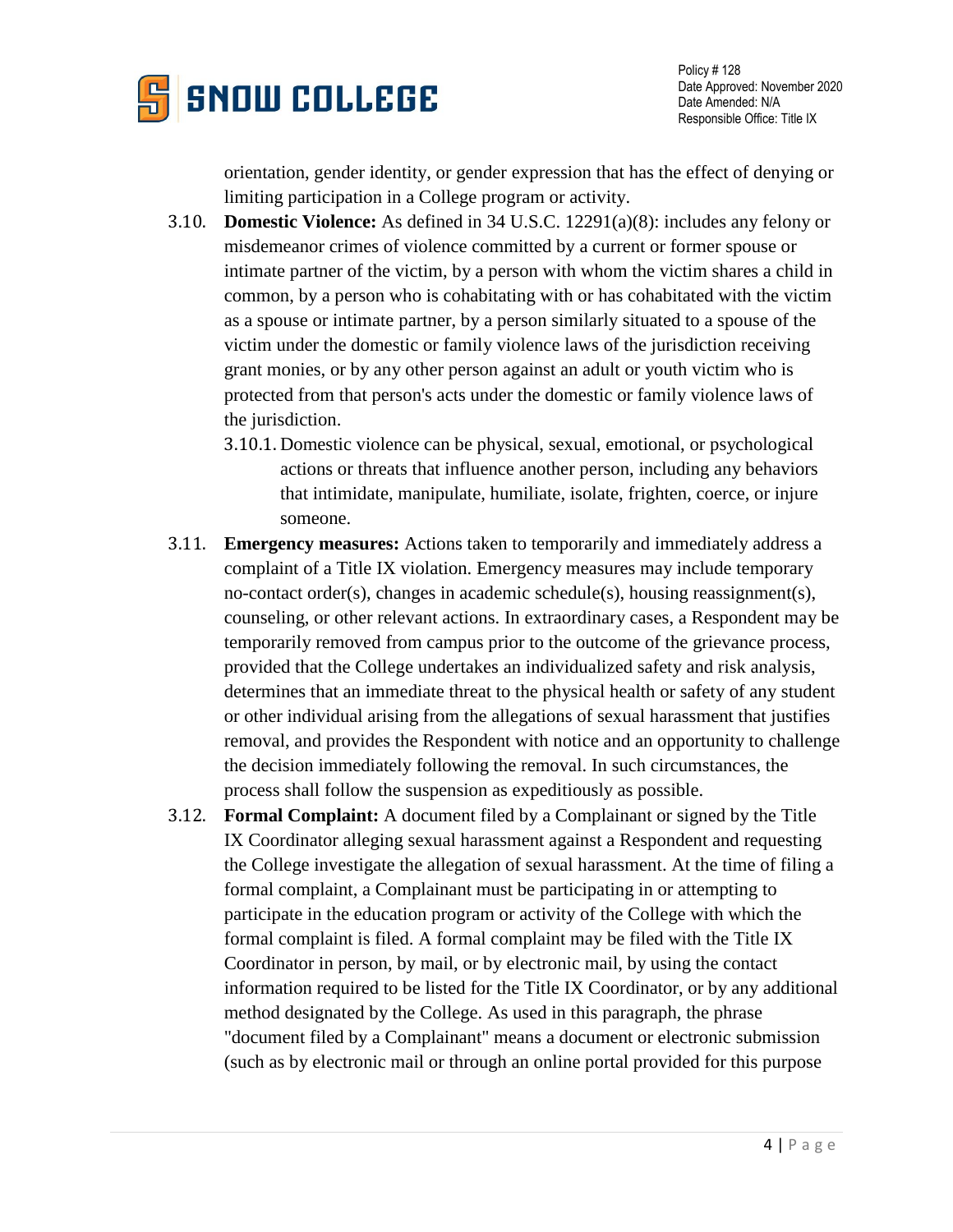

by the College) that contains the Complainant's physical or digital signature, or otherwise indicates that the Complainant is the person filing the formal complaint.

- 3.13. **Hearing:** A meeting where a Complaint of a violation is heard. The Hearing will be live, in real-time, either in person or via technology, enabling the Hearing Panel and the parties to simultaneously communicate and see each other while answering questions.
- 3.14. **Incapacitation:** The physical and/or mental inability to make informed, rational judgments. Factors that could be indications of incapacitation include but are not limited to mental or physical disability; lack of sleep; alcohol; illegal drugs, daterape, or prescription drug use; unconsciousness; blackout; or involuntary physical restraint. An individual who is incapacitated cannot give consent to engage in a sexual encounter. Being intoxicated by drugs or alcohol does not diminish one's responsibility to obtain consent. The factors to be considered when determining whether consent was given include whether the accused knew, or whether a reasonable person should have known, that the Complainant was incapacitated.
- 3.15. **Informal Resolution:** A voluntary process engaged in outside of the formal investigative process to resolve a complaint. Informal Resolution is encouraged to resolve concerns at the earliest stage possible with the cooperation of all parties involved but will never be required. Participation in the Informal Resolution process is voluntary and must be agreed to by both parties in writing. Informal Resolution may include an investigation but should be flexible enough to meet the needs of each case. The Informal Resolution may include an agreement between the parties, separating the parties, referring to counseling programs, negotiating an agreement for disciplinary action, conducting targeted preventive education and training programs, or providing remedies for the individual harmed by the offense. Either Party has the right to withdraw from the Informal Resolution process prior to coming to a final agreement and resume the formal investigation. If the allegation falls under Title IX and involves a staff or faculty member of the College, Informal Resolution will not be permitted. After concluding the Informal Resolution of a complaint, the Title IX Coordinator shall notify the Complainant and Respondent of the Resolution that was agreed upon.
- 3.16. **Party:** Complainant or Respondent.
- 3.17. **Preponderance of Evidence:** The evidentiary standard used during a sexual misconduct investigation/review to determine if the allegations occurred and if a College policy violation has occurred. A preponderance of evidence means it is more likely than not, or more than 50 percent in favor, that misconduct occurred.
- 3.18. **Respondent:** Respondent means an individual who has been reported to be the perpetrator of conduct that could constitute sexual harassment.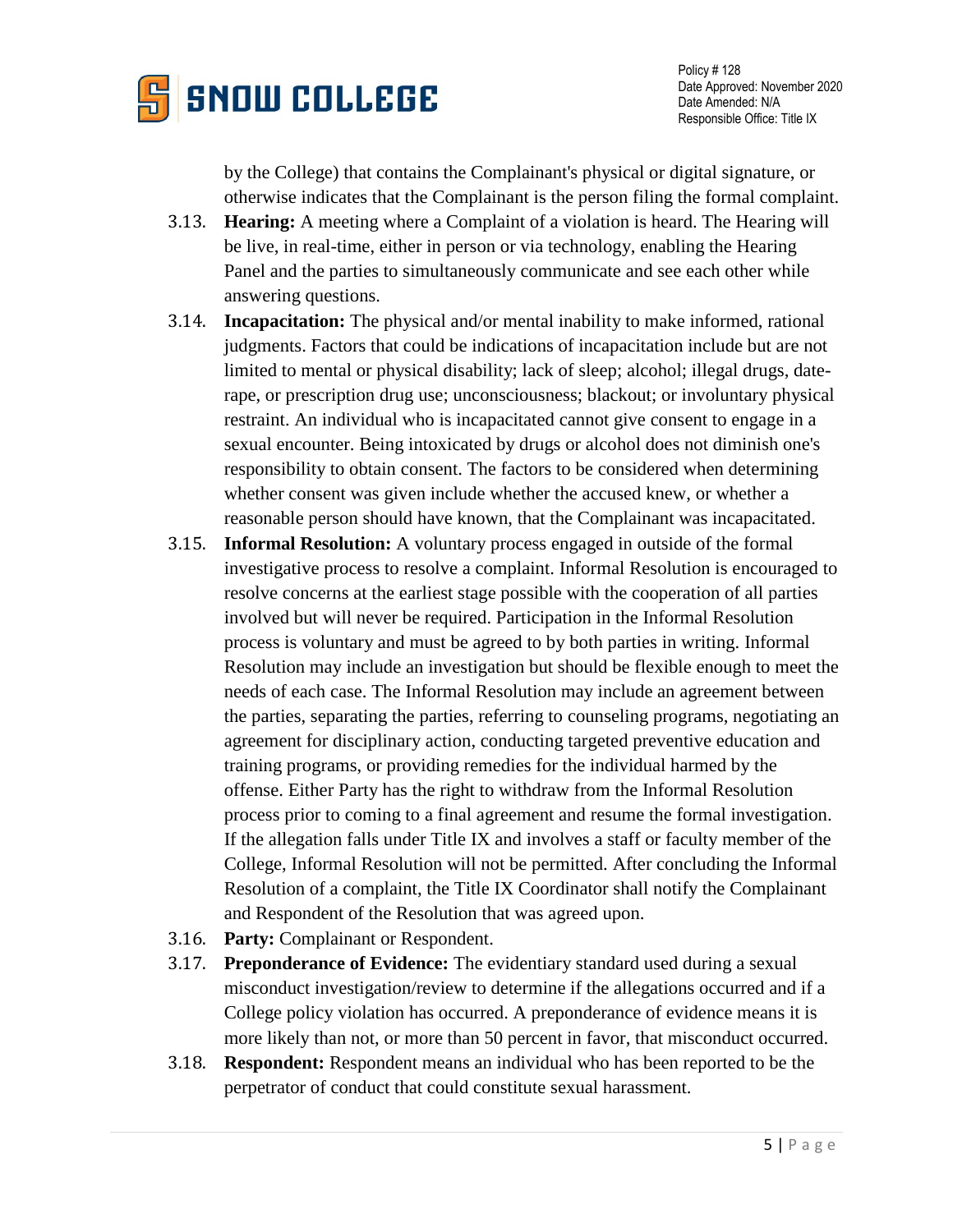

- 3.19. **Retaliation:** An action, performed directly or through others, that is aimed to dissuade a reasonable person from engaging in a protected activity or is done in retribution for engaging in a protected activity. Action in response to a protected activity is not retaliatory unless (i) it has a materially adverse effect on the working, academic, or other College-related environments of an individual and (ii) it would not have occurred in the absence of (but for) the protected activity. Examples of protected activities include reporting (internally or externally) a complaint of sexual harassment in good faith, assisting others in making such a report, or honestly participating as an investigator, witness, decision-maker, or otherwise assisting, in an investigation or proceeding related to suspected sexual harassment.
- 3.20. **Sexual Assault:** As defined in 20 U.S.C. 1092(f)(6)(A)(v) and the uniform crime reporting system of the Federal Bureau of Investigation: sexual assault means any sexual act directed against another person, without the consent of the victim, including instances where the victim is incapable of giving consent; also unlawful sexual intercourse. Sexual assault includes the following:
	- 3.20.1. **Rape** Any penetration, no matter how slight, of the vagina or anus with any body part or object, or oral penetration by a sex organ of another person, without the consent of the victim.
	- 3.20.2. **Sodomy** Oral or anal sexual intercourse with another person without the consent of the victim, including instances where the victim is incapable of giving consent because of his/her age or because of his/her temporary or permanent mental or physical incapacity.
	- 3.20.3. **Sexual Assault with an Object** To use an object or instrument to unlawfully penetrate, however slightly, the genital or anal opening of the body of another person, without the consent of the victim, including instances where the victim is incapable of giving consent because of his/her age or because of his/her temporary or permanent mental or physical incapacity. An 'object' or 'instrument' is anything used by the offender other than the 'offender's genitalia, e.g., a finger, bottle, handgun, stick.
	- 3.20.4. **Fondling** The touching of the private body parts of another person for the purpose of sexual gratification without the consent of the victim, including instances where the victim is incapable of giving consent because of his/her age or because of his/her temporary or permanent mental or physical incapacity.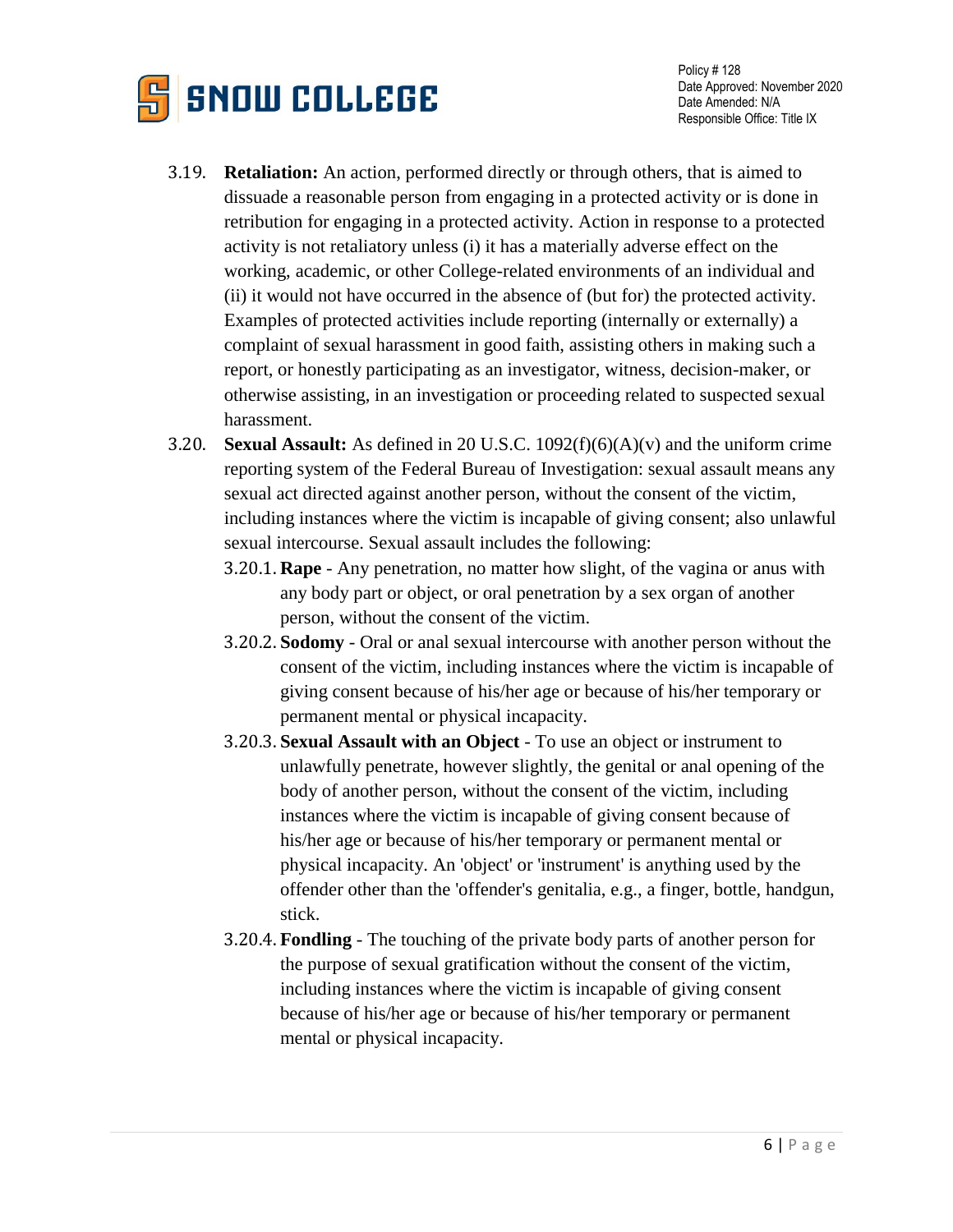

- 3.20.5.**Incest** Non-forcible sexual intercourse between persons who are related to each other within the degrees wherein marriage is prohibited by Utah law. See Utah Code section 76-7-102.
- 3.20.6. **Statutory Rape** Non-forcible sexual intercourse with a person who is under Utah's statutory age of consent. See Utah Code section 76-5-401 et seq.
- 3.21. **Sexual Exploitation**: When a person takes non-consensual or abusive sexual advantage of another for his/her own advantage or benefit, or for the benefit or advantage of anyone other than the one being exploited, and that behavior does not otherwise constitute one of the other sexual misconduct offenses. Examples of sexual exploitation include, but are not limited to:
	- 3.21.1. Invasion of sexual privacy;
	- 3.21.2. Prostituting another person;
	- 3.21.3. Non-consensual video or audio-taping of sexual activity;
	- 3.21.4. Going beyond the boundaries of consent (such as letting your friends hide in the closet to watch you having consensual sex);
	- 3.21.5. Engaging in voyeurism;
	- 3.21.6. Knowingly transmitting an S.T.I. or H.I.V. to another person;
	- 3.21.7. Exposing one's genitals in non-consensual circumstances;
	- 3.21.8. Inducing another to expose their genitals.
- 3.22. **Sexual Harassment:** Conduct on the basis of sex that satisfies one or more of the following: (1) An employee of the College conditioning the provision of an aid, benefit, or service of the College on an individual's participation in unwelcome sexual conduct; (2) Unwelcome conduct determined by a reasonable person to be so severe, pervasive, and objectively offensive that it effectively denies a person equal access to the College education program or activity; or (3) "sexual assault," "dating violence," "domestic violence," or "stalking".
- 3.23. **Stalking:** As defined in 34 U.S.C. 12291(a)(30): engaging in a course of conduct directed at a specific person that would cause a reasonable person to (A) fear for their safety or the safety of others; or (B) suffer substantial emotional distress.
- 3.24. **Supportive Measures:** Non-disciplinary, non-punitive individualized services offered as appropriate, as reasonably available, and without fee or charge to the Complainant or the Respondent before or after the filing of a formal complaint or where a violation is reported but no formal complaint has been filed. Such measures are designed to restore or preserve equal access to the College's education program or activity without unreasonably burdening the other Party, including measures designed to protect the safety of all parties, or the College's educational environment, or to deter sexual harassment. Supportive measures may include counseling, extensions of deadlines or other course-related adjustments,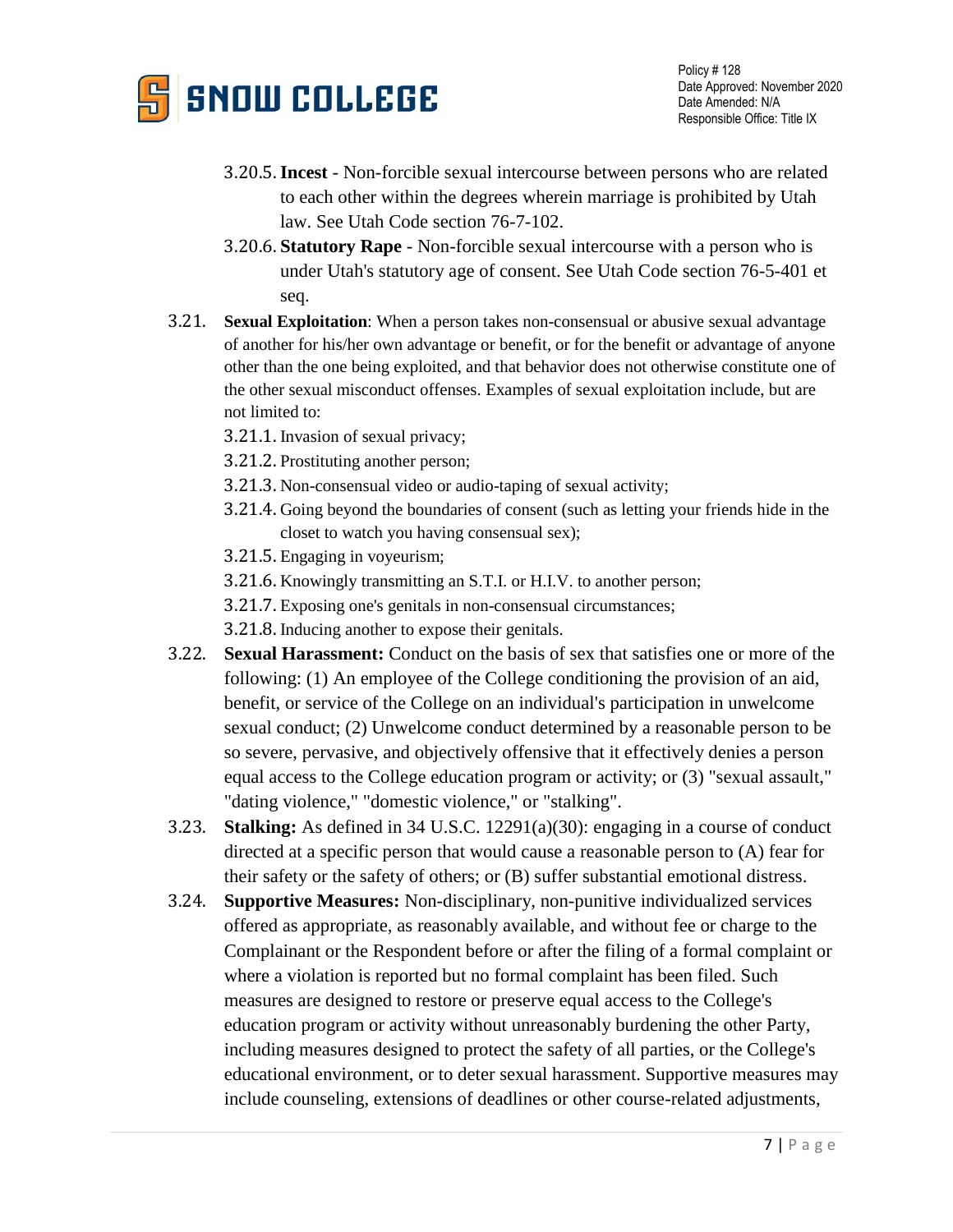

modifications of work or class schedules, campus escort services, mutual restrictions on contact between the parties, changes in work or housing locations, leaves of absence, increased security and monitoring of certain areas of the campus, and other similar measures. The College must maintain as confidential any supportive measures provided to the Complainant or Respondent, to the extent that maintaining such confidentiality would not impair the ability of the College to provide the supportive measures. The Title IX Coordinator is responsible for coordinating the effective implementation of supportive measures.

- 3.25. **Title IX Coordinator:** The College designated and authorized employee to coordinate its efforts to comply with its responsibilities under Title 34 of the Code of Federal Regulations, part 106. Includes a designee of the Title IX Coordinator, where the designated Coordinator may not be available.
- 3.26. **College Community Members:** All persons employed by or affiliated with the College and persons participating in any College program or activity, including but not limited to trustees, advisory board members, administrators, faculty, staff, students, independent contractors, volunteers, and guests or visitors to any the College campus or any property owned or leased by the College.

# 4.0 SEX DISCRIMINATION, SEXUAL HARASSMENT, AND RETALIATION PROHIBITED

- 4.1. **Scope of Policy:** This Policy applies to all employees of the College and any persons participating, or attempting to participate, in any College Program or Activity, which includes Students of the College. To the extent that any other College policies address the topics covered in this Policy, this Policy shall be first applied when appropriate. But other College policies or other law may then be applied, such as Title VII or College discipline policies.
	- 4.1.1. In cases involving only employees that do not meet the jurisdictional requirements of Title IX, under 34 C.F.R part 6, the College may choose to handle the concern under Title VII of the Civil Rights Act of 1964 (Title VII) or pursuant to other College policies and consistent with those procedures.
	- 4.1.2. In cases involving students that do not meet the jurisdictional requirements of Title IX, the College may choose to handle the concern under other College policies, including the Student Code of Conduct and consistent with those procedures.
- 4.2. **Policy:** The College does not discriminate on the basis of sex in the education programs or activities that it operates, as required by Title IX and 34 C.F.R. part 106 and other applicable or successor laws, rules, and regulations. The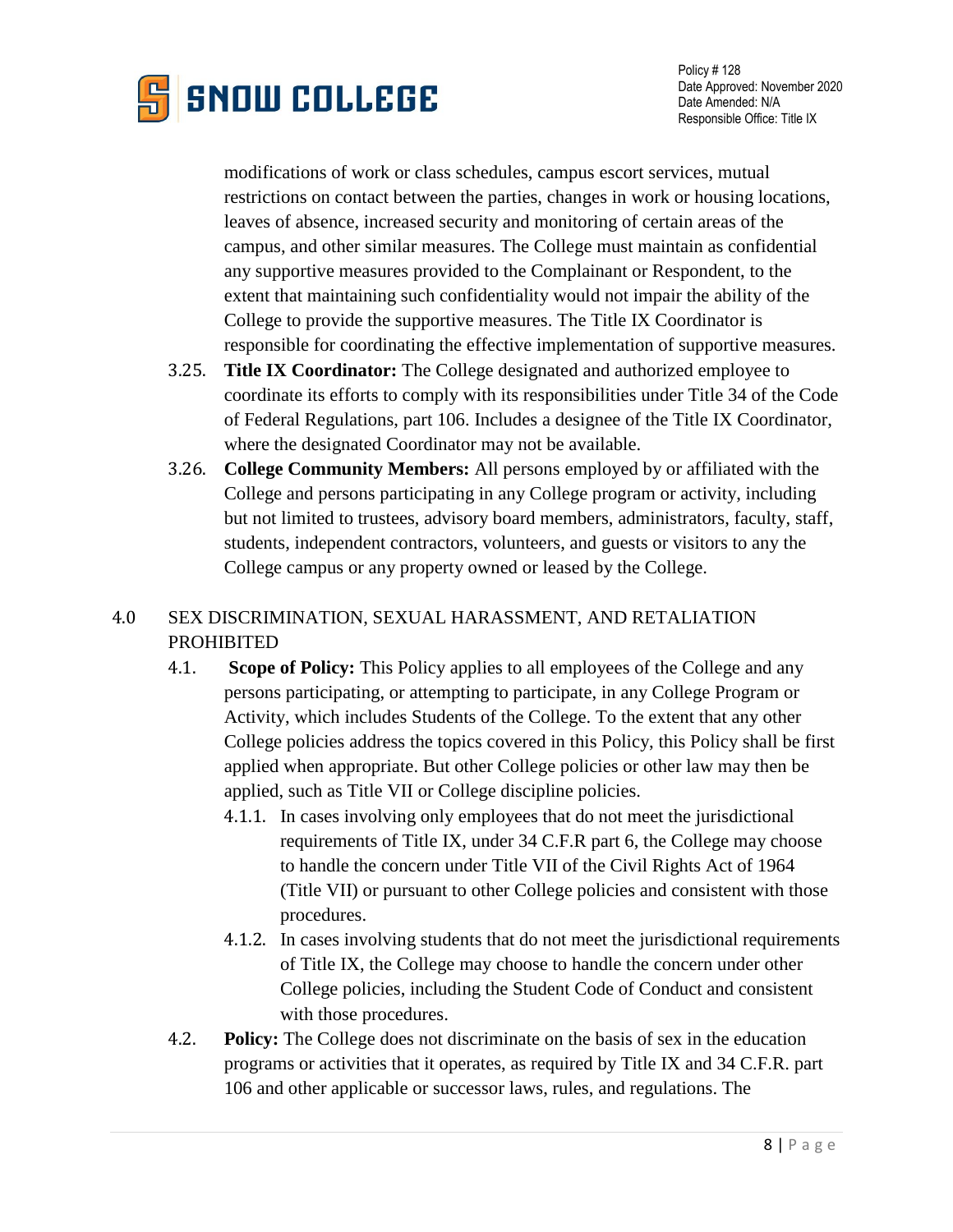

requirement not to discriminate in education programs or activities extends to admission and employment. Inquiries about the application of Title IX and its regulations to the College may be referred to the Title IX Coordinator, to the Department of Education, Office for Civil rights, or both. The College prohibits sex discrimination, sexual harassment, and retaliation, as defined herein. Violations of this Policy include but are not limited to acts or attempts of dating and relationship violence; domestic violence; discrimination based on sex, pregnancy, pregnancy-related conditions, sexual orientation, gender identity, or gender expression; hostile environment based on sex, pregnancy, pregnancyrelated conditions, sexual orientation, gender identity, or gender expression (including intimidation and hazing/bullying); sexual harassment; sexual assault (including non-consensual sexual contact or non-consensual sexual intercourse); sexual exploitation (including engaging in sexual trafficking); and stalking.

- 4.3. **Consent:** All participants in sexual activity are responsible for ensuring that they have the consent of all involved to engage in sexual activity. Any individual who engages in sexual activity without receiving clear, knowing, and voluntary consent, or in which one of the parties withdraws consent at any point but is forced to participate, has violated this Policy. Sexual activity with someone deemed unable to grant clear, knowing, and voluntary consent constitutes a violation of this Policy. This includes, but is not limited to, individuals who are:
	- 4.3.1. Mentally and/or physically incapacitated for any reason (such as by mental or physical disability; lack of sleep; alcohol; illegal drugs, date-rape or prescription drug use; unconsciousness; blackout; or involuntary physical restraint);
	- 4.3.2. Forced to give consent in any way, including but not limited to by coercion, intimidation, duress, deception, threats, implied threats, and/or physical force.
	- 4.3.3. Consent to any one form of sexual activity does not automatically imply consent to any other form of sexual activity. Past consent to sexual activity does not imply ongoing future consent. The current or past existence of a relationship does not imply consent. Whether an individual has taken advantage of a position of authority over an alleged victim may be a factor in determining consent or coercion.
- 4.4. **Sexual Conduct with Subordinate Employees or Students**: Employees shall not engage in sexual conduct with subordinate students or employees, as stated in College Policy #309. The purpose of this restriction is to prohibit the abuse of power by employees and the exploitation of subordinate students or employees. That Policy applies regardless of whether there is a violation of this Policy.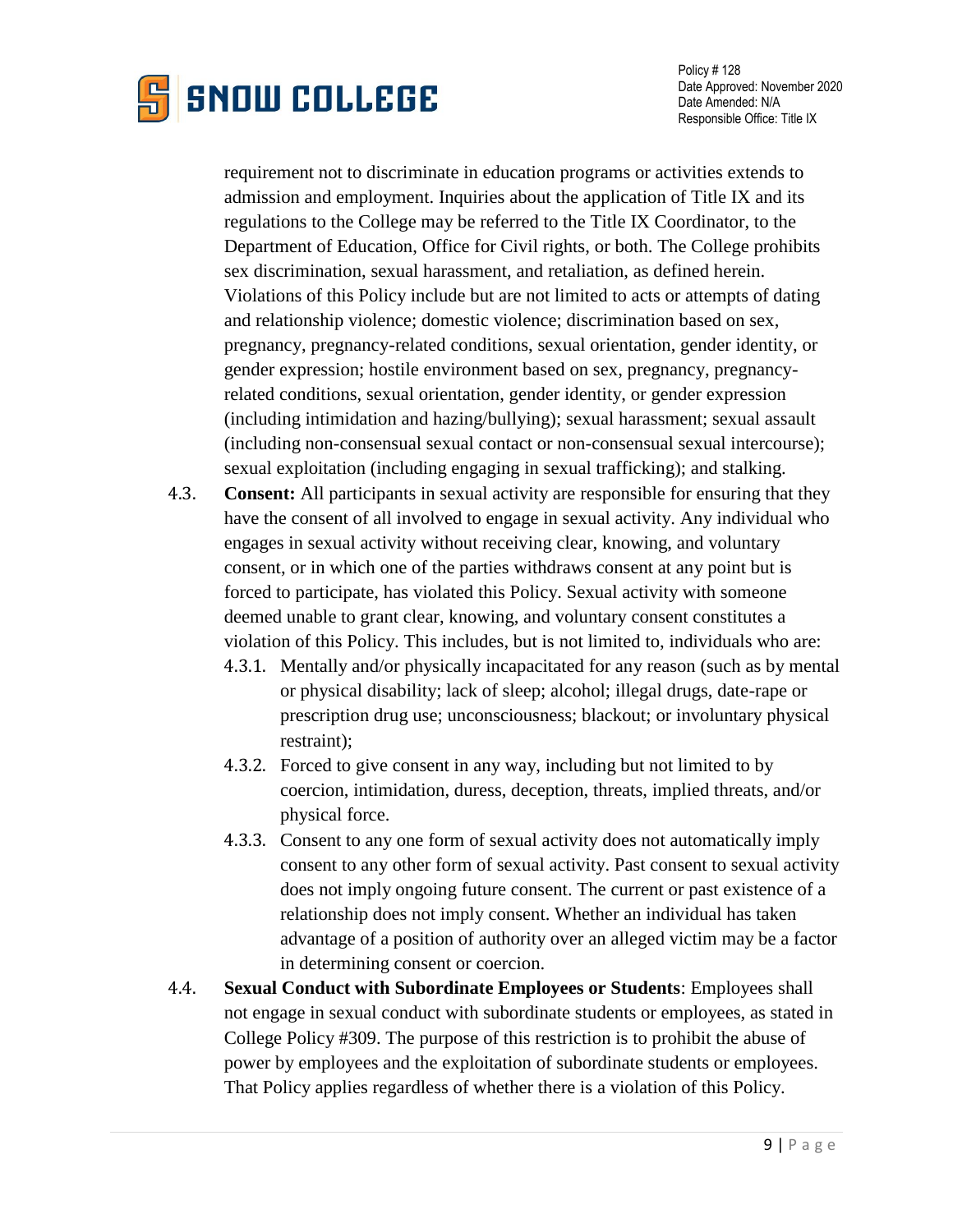

- 4.5. **Retaliation Prohibited:** Neither the College nor any member of the College community may Retaliate against any individual for the purpose of interfering with any right or privilege secured by Title IX or this Policy, or because the individual has made a good faith report or complaint, or their good faith participation in an investigation, proceeding, or hearing under or related to this Policy.
	- 4.5.1. Any retaliatory threat or act of violence against victims or witnesses of sexual violence, moreover, is a third-degree felony under Utah Code § 53B-28-304 and may be subject to criminal prosecution.
	- 4.5.2. Complaints alleging retaliation may be filed according to the grievance procedures for sex discrimination under this Policy.
- 4.6. Nothing in this Policy shall be interpreted as diminishing any party's rights protected under the United States Constitution or employee rights under Title VII of the Civil Rights Act of 1964 to be free from discrimination on the basis of race, color, religion, sex, and national origin or other protected categories.

## 5.0 TITLE IX NOTIFICATION

- 5.1. The College must notify the College Community, of:
	- 5.1.1. The name or title, office address, electronic mail address, and telephone number of the employee designated as the Title IX Coordinator.
	- 5.1.2. The nondiscrimination policy statement contained in section 4 of this Policy, the Colleges' grievance procedures and grievance process, including how to report or file a complaint of sex discrimination, how to report or file a formal complaint of sexual harassment, and how the College will respond.
	- 5.1.3. The College must prominently display the contact information and policy statement described in 5.1 on its website and in each handbook or catalog that it makes available to the College Community.
	- 5.1.4. Notification of those who are not students or employees may be accomplished by posting the information on the College's website.

# 6.0 REPORTING

6.1. **How to Report:** Any person may report sex discrimination, including sexual harassment (whether or not the person reporting is the person alleged to be the victim of conduct that could constitute sex discrimination or sexual harassment), to the Title IX Coordinator using any of the following methods: in person, by mail, by telephone, e-mail or any other means that result in the Title IX Coordinator receiving the person's oral or written report. The contact information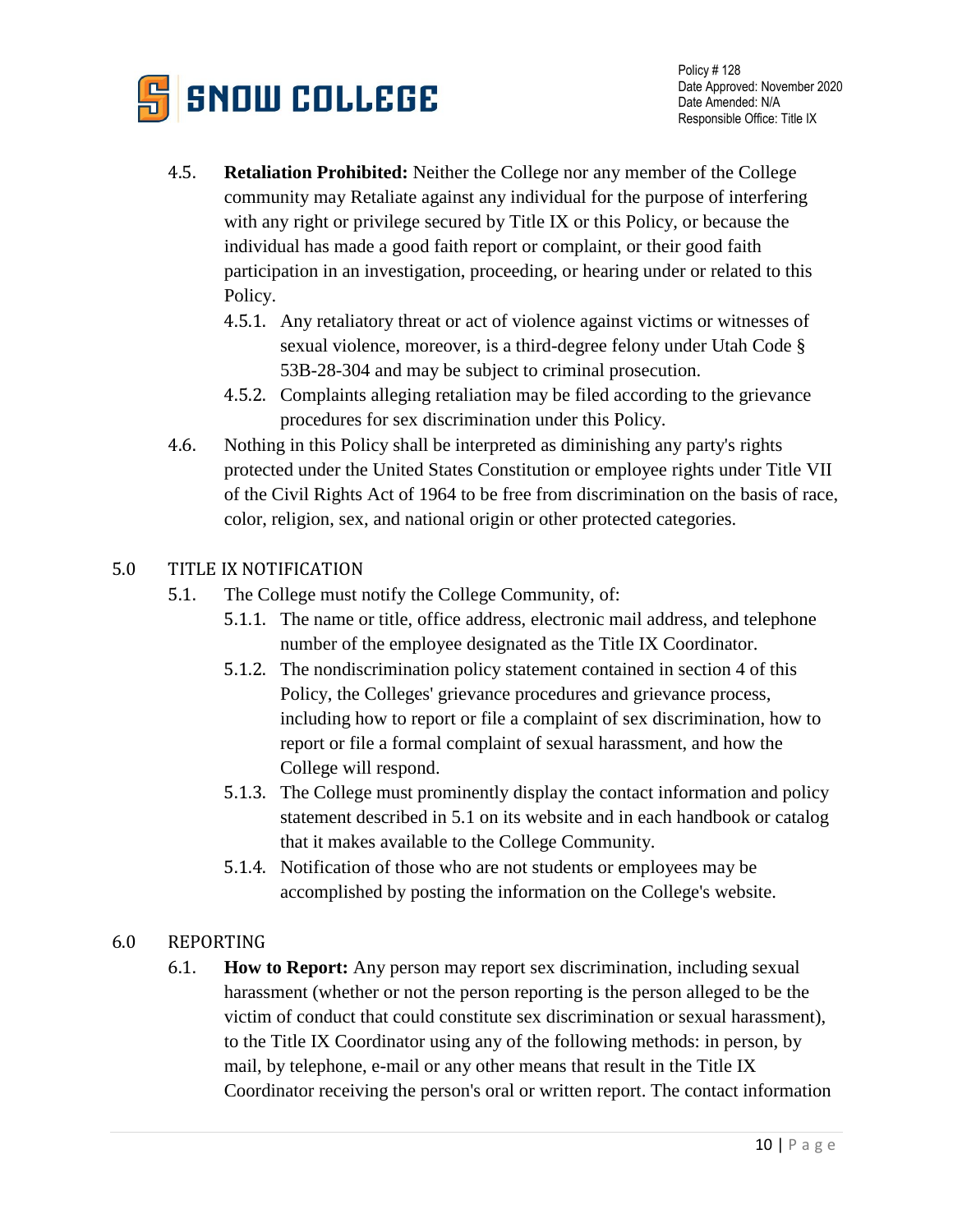

and mailing address of the Title IX Coordinator may be found on the College's website.

- 6.2. **Who Must Report:** The following employees are officials with authority to institute corrective measures who must report sexual harassment or other sex discrimination to the Title IX Coordinator:
	- 6.2.1. The President and all employees reporting directly to the President;
	- 6.2.2. All supervisors, when reports concern their direct or indirect subordinates as potential Complainants or Respondents;
	- 6.2.3. The Provost, all employees who report directly to the Provost, and all college deans when reports concern students as potential Complainants or Respondents.
- 6.3. **Reports of Minor Abuse:** Consistent with Utah Code section 62A-4a-403, anyone who reasonably suspects any incident of sexual harassment or abuse involving a minor shall immediately report to campus police or the local police department. Employees who become aware of allegations involving a minor shall notify the Title IX Coordinator and their supervisor that they have reported the allegation to the police.
- 6.4. **Who May Not Report**: Licensed mental health counselors and medical professionals working within the scope of their license, or designated advocates authorized by the Title IX Coordinator, generally may not report incidents of sexual harassment except with written consent or in instances of imminent danger or when the victim is a minor or vulnerable adult.

# 7.0 CONFIDENTIALITY

- 7.1. The College must maintain as confidential any supportive measures provided to the Complainant or Respondent, to the extent that maintaining such confidentiality would not impair the College's ability to provide supportive measures.
- 7.2. The College will otherwise keep Title IX matters confidential to the extent possible and consistent with the law.

### 8.0 TRAINING

8.1. The College shall train or request training documentation of Title IX Coordinators, investigators, decision-makers, and any person who facilitates an Informal Resolution process on the definition of sexual harassment, the scope of the College's education program or activity, how to conduct an investigation and grievance process including live hearings, appeals, Informal Resolution processes,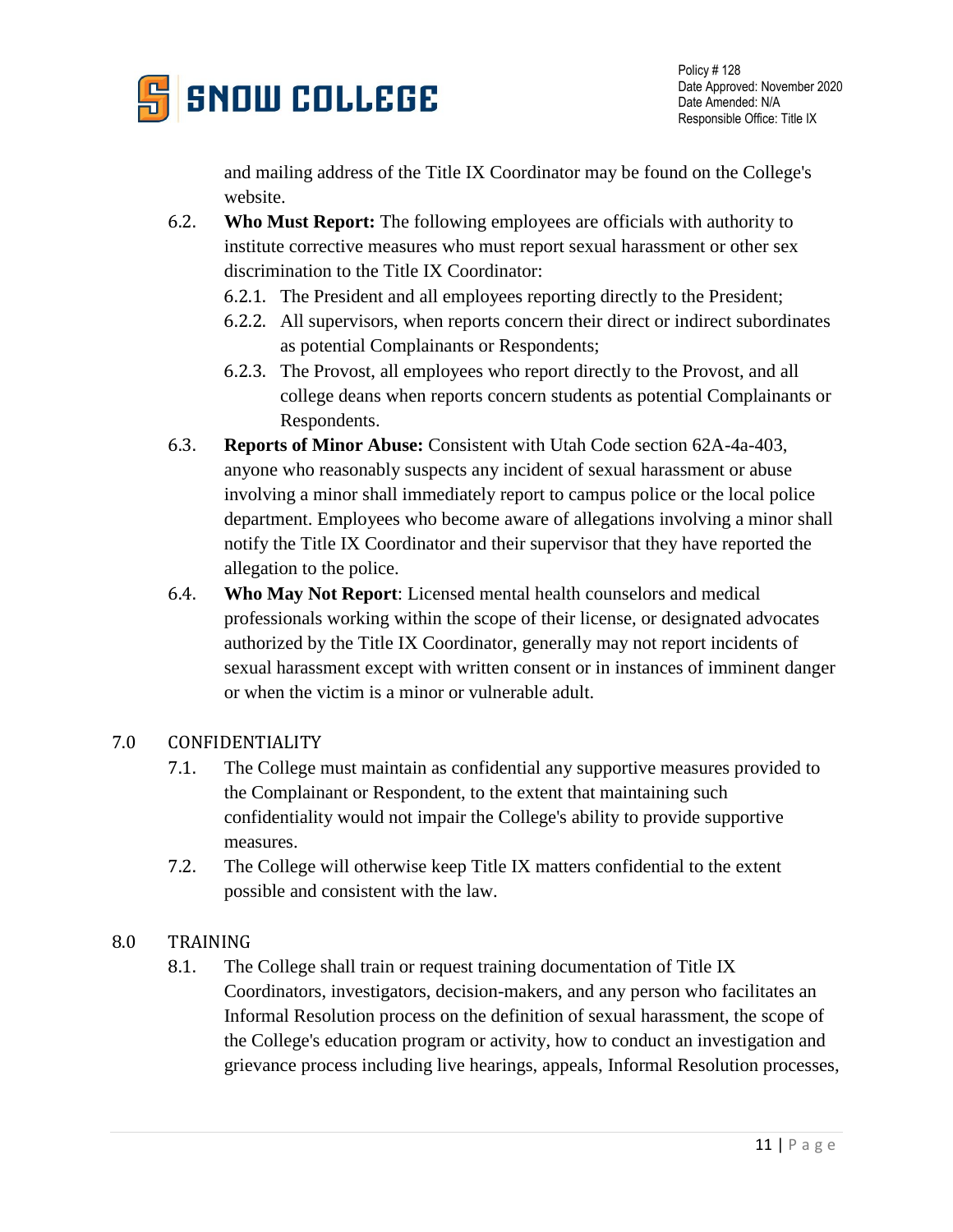

and how to serve impartially, including by avoiding prejudgment of the facts at issue, conflicts of interest, and bias.

- 8.1.1. Training materials must not rely on sex stereotypes and must promote impartial investigations and adjudications of formal complaints of sexual harassment.
- 8.2. The College will train decision-makers on how to determine issues of relevance of questions and evidence, including when questions and evidence about the Complainant's sexual predisposition or prior sexual behavior are not relevant, on evidentiary standards, and on live hearing procedures.
- 8.3. The College must ensure that investigators receive training on issues of relevance to create an investigative report that fairly summarizes relevant evidence.
- 8.4. The College will provide training to the Title IX Coordinator(s), the hearing officer(s), and other necessary parties on all technology to be used in Live Hearings.
- 8.5. All materials used to train Title IX Coordinators, investigators, decision-makers, and any person who facilitates an Informal Resolution process must be made publicly available on the College's website.

## 9.0 RECORDKEEPING

- 9.1. The Title IX Office must maintain the following records for seven years:
	- 9.1.1. Each sexual harassment investigation including any determination regarding responsibility and any audio or audiovisual recording or transcript required by this Policy;
	- 9.1.2. Any disciplinary sanctions imposed on a Respondent;
	- 9.1.3. Any remedies provided to the Complainant designed to restore or preserve equal access to the College's education program or activity;
	- 9.1.4. Any appeal and the result; any Informal Resolution and the result;
	- 9.1.5. All materials used to train Title IX Coordinators, investigators, decisionmakers, and any person who facilitates an Informal Resolution process.
- 9.2. For each report to the Title IX Coordinator of sexual harassment in a College education program or activity against a person in the United States, the Title IX Office must create, and maintain for seven (7) years, records of any actions, including any supportive measures, taken in response to a report or formal complaint of sexual harassment. In each instance, the Title IX Office must document the basis for its conclusion that its response was not deliberately indifferent, and document that it has taken measures designed to restore or preserve equal access to the College 's education program or activity. If the College does not provide a Complainant with supportive measures, then the Title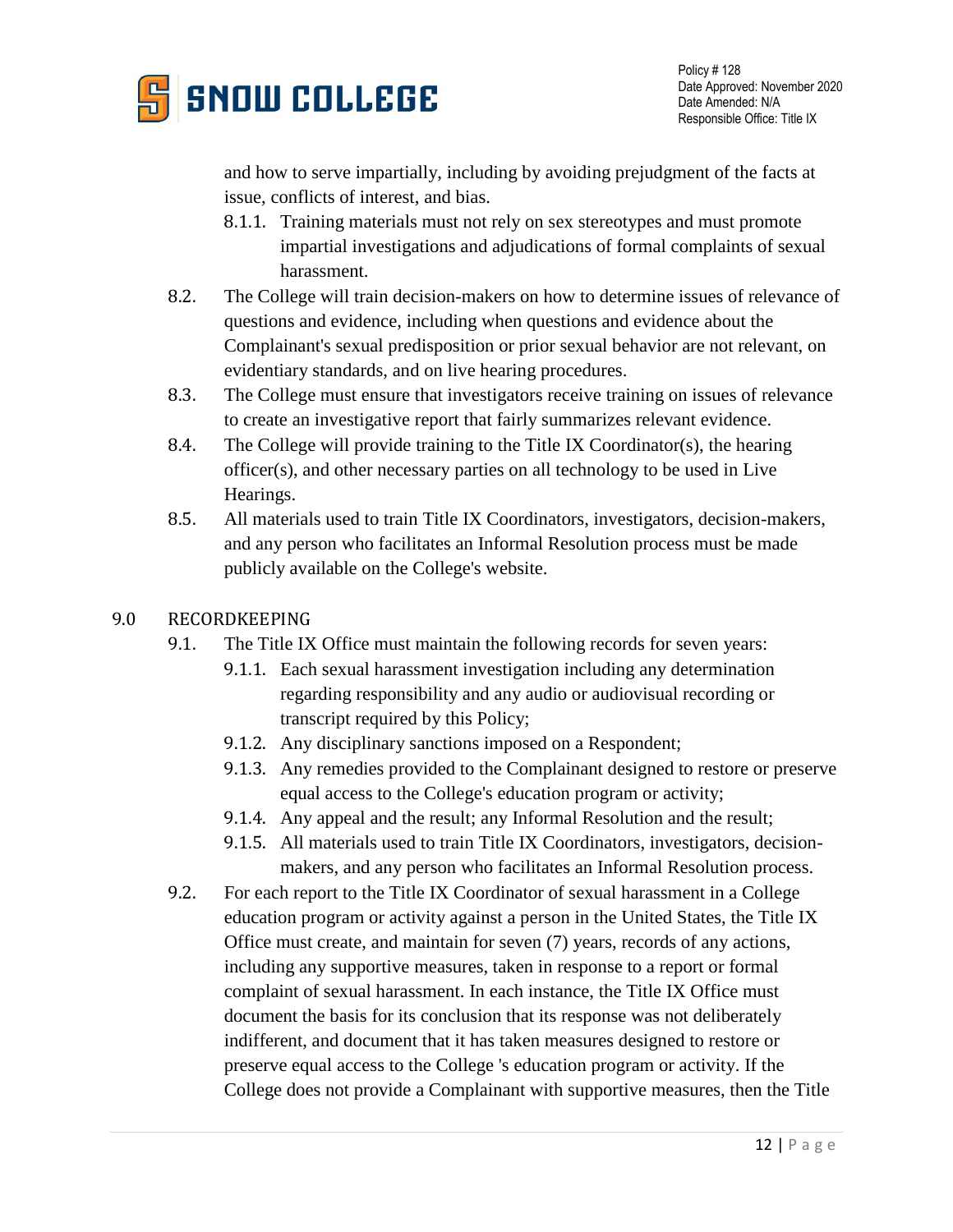

IX Office must document the reasons why such a response was not unreasonable in light of the known circumstances. The documentation of certain bases or measures does not limit the College in the future from providing additional explanations or detailing additional measures taken.

## 10.0 PRELIMINARY REVIEW OF REPORTS AND FORMAL COMPLAINTS

10.1. **Scope and Applicability of These Procedures:** All reports and formal complaints of sex discrimination, sexual harassment, and retaliation, as defined in this Policy, are subject to the procedures outlined in this section.

#### 10.2. **Preliminary Review of Reports of Sexual Harassment:**

- 10.2.1. **General Response:** Upon receiving a report of sexual harassment, the Title IX Coordinator shall promptly contact the Complainant to
	- 10.2.1.1. discuss the availability of supportive measures,
	- 10.2.1.2. consider the Complainant's wishes with respect to supportive measures,
	- 10.2.1.3. inform the Complainant of the availability of supportive measures with or without the filing of a formal complaint, and
	- 10.2.1.4. explain the process for filing a formal complaint.
- 10.2.2. **Emergency Removal of a Student**: The Title IX Coordinator may if appropriate in their professional judgment, refer the matter to the College's CARe Team to assess whether a Respondent should be removed from the College's education programs or activities on an emergency basis. If referred before ordering removal, the CARe Team must undertake an individualized safety and risk analysis, determine that an immediate threat to the physical health or safety of any student or other individual arising from the allegations of sexual harassment justifies removal, and provide the Respondent with notice and an opportunity to challenge the decision immediately following the removal.
- 10.2.3. **Employee Leave:** An employee Respondent may be placed on administrative leave in accordance with College policy.
- 10.3. The Title IX Coordinator must further assess the reported conduct for any Clery obligations, including the issuance of a timely warning, and report to campus or local law enforcement when necessary.

### 10.4. **Grievance Process General Principles:**

- 10.4.1. Complainants, Respondents, and witnesses shall be treated equitably and with respect throughout the grievance proceedings.
	- 10.4.1.1. The College will evaluate all relevant evidence both inculpatory and exculpatory - objectively and determine credibility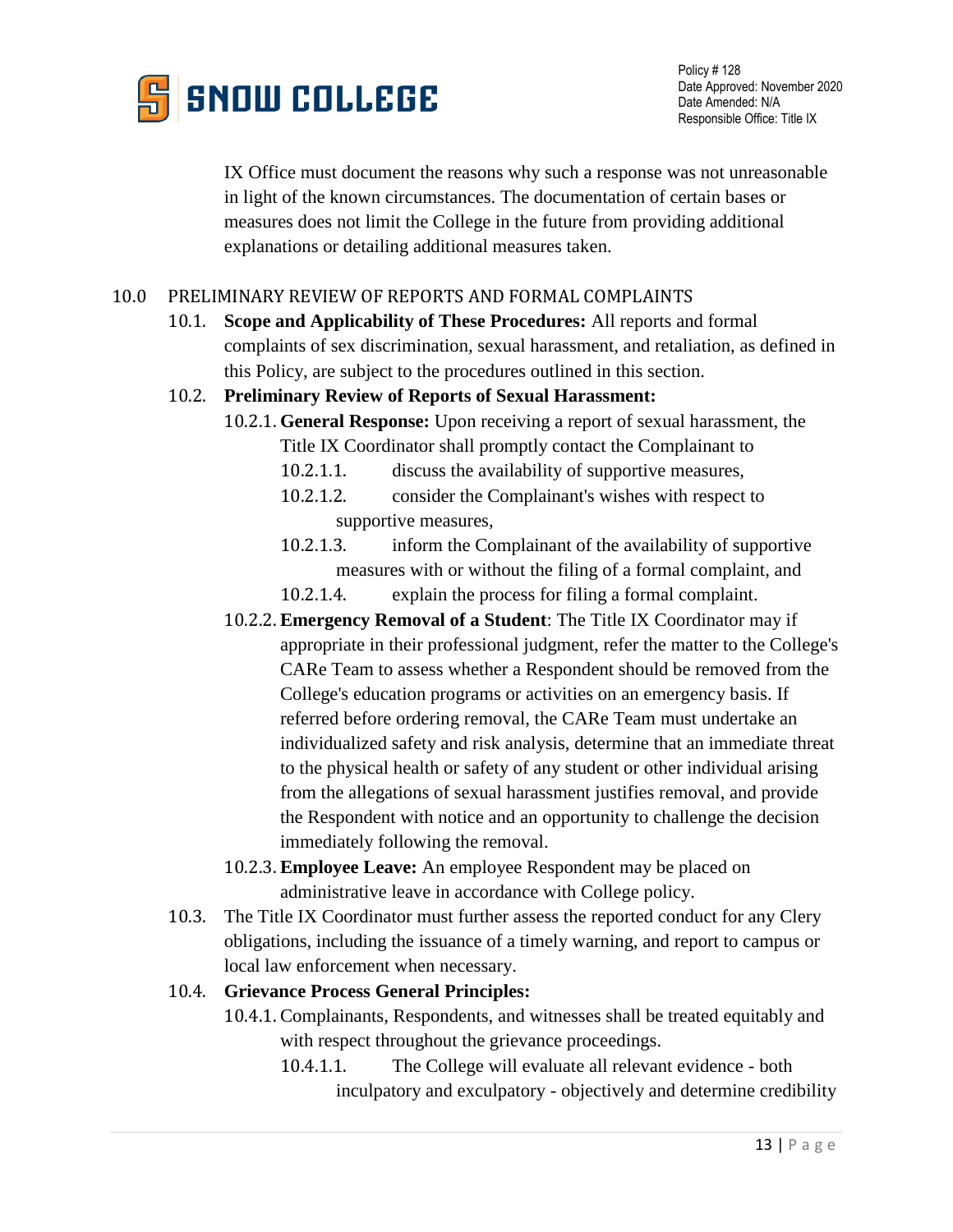

without respect to a person's status as Complainant, Respondent, or witness.

- 10.4.2. Deadlines and timeframes provided in this Policy may be extended for a good cause with written notice to the parties including the reason for the extension. Good cause may include considerations such as the unavailability of a party, a party's advisor, or witness; concurrent law enforcement activity; or the need for language assistance or an accommodation of disabilities.
	- 10.4.2.1. Parties may submit a request for a temporary delay to the Title IX Coordinator. Any request for a temporary delay or limited extension should include a good cause statement and the reason(s) for the request. If no good cause is found or other considerations predominate, the Title IX Coordinator may deny the requesting Party's request in writing.
- 10.4.3. Any person designated as a Title IX Coordinator, Investigator, or decisionmaker shall be free of conflict of interest or bias for or against Complainants or Respondents generally or individually.
- 10.4.4. Respondents, Complainants, and witnesses shall not knowingly make materially false statements or knowingly submit materially false information during the grievance process. However, a determination regarding responsibility alone is not sufficient to conclude that any individual proffered a material falsehood.
- 10.4.5. Complainants and Respondents shall have supportive measures made available and be given the opportunity to request modifications necessary for physical and/or emotional safety.
- 10.5. **Formal Complaint:** A formal complaint is a document filed by a Complainant or signed by the Title IX Coordinator alleging sex discrimination, sexual harassment, or retaliation. A formal complaint may be filed by a Complainant who is participating in or attempting to participate in an education program or activity of the College at the time of filing the formal complaint.
	- 10.5.1. A formal complaint shall be filed with the Title IX Coordinator in person, by mail, or by electronic mail, by using the contact information posted for the Title IX Coordinator. The College shall maintain and supply a form to be used for formal complaints.
	- 10.5.2. The formal complaint shall contain written notice of the allegations of sex discrimination, sexual harassment, or retaliation, including a concise statement describing the incident, when and where the misconduct occurred, why the Complainant believes it violates the College policy, and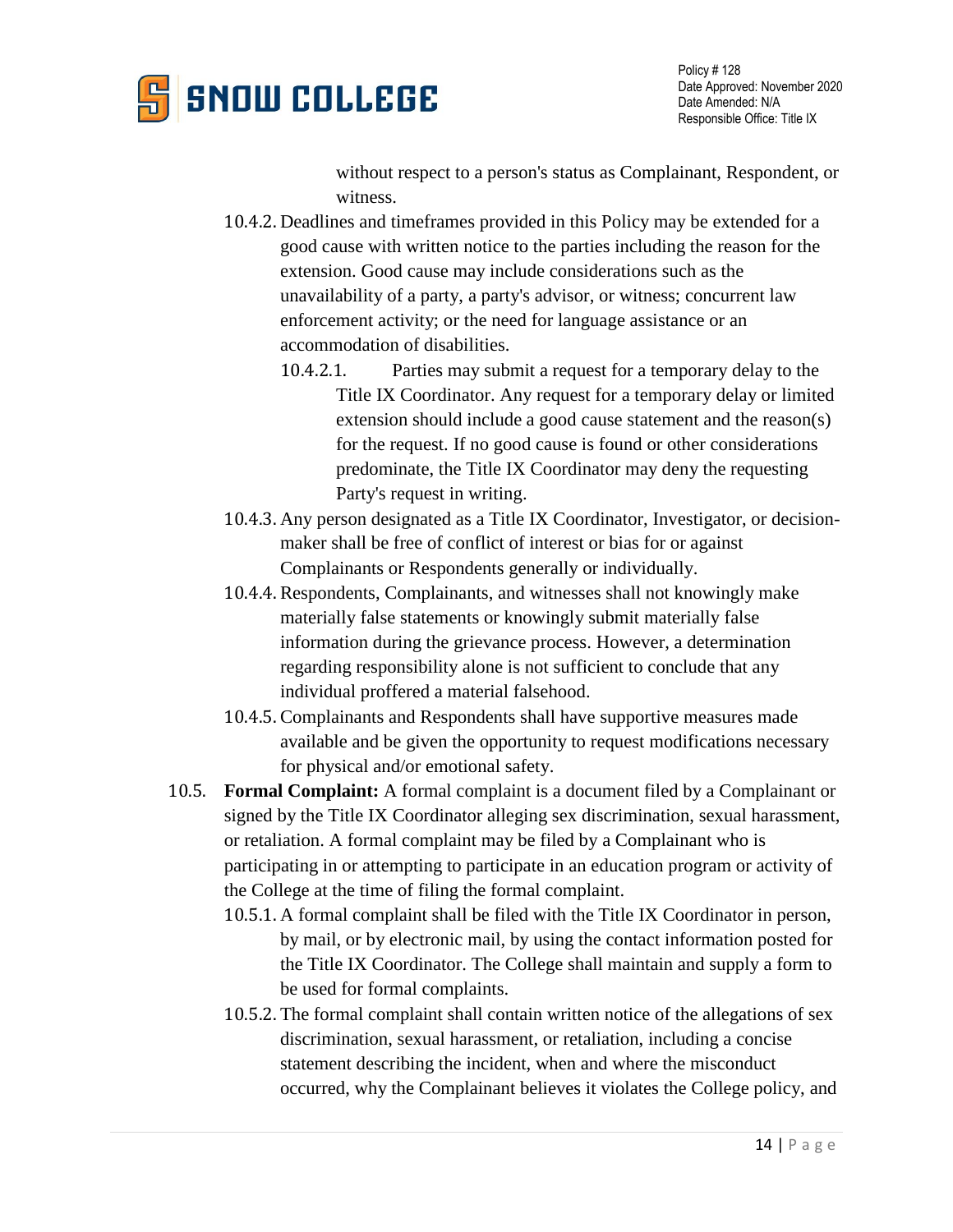

a proposed resolution. The Complainant shall be instructed to provide and preserve all corroborating or potentially relevant evidence in any format, list potential witness names, and sign the statement. From this information, the Title IX Coordinator shall prepare a Notice of Investigation as defined in Section 12.3.

- 10.5.3. By filing a formal complaint, the Complainant is giving consent for the Title IX Coordinator, designated deputy coordinators, and/or investigators to discuss the information provided with other persons, including the Respondent, who may have relevant factual knowledge of the circumstances of the complaint, and is authorizing the collection and examination of all records and other documentation relevant to the complaint.
- 10.5.4. The Title IX Coordinator may independently initiate a formal complaint and investigation if necessary to provide safe and non-discriminatory educational programs and activities unless doing so would be unreasonable in light of the known circumstances. The Title IX Coordinator may consider a variety of factors, including a pattern of alleged misconduct by a particular Respondent, in deciding whether to sign a formal complaint. When the Title IX Coordinator signs a formal complaint, the Title IX Coordinator is not a Complainant or otherwise a party under this Policy and must remain free of bias or conflict of interest with respect to any party. In this situation, the Complainant is treated as a party, though their right to not participate is protected.
- 10.5.5. **Consolidation of Formal Complaints:** The College may consolidate formal complaints against more than one Respondent, or by more than one Complainant against one or more Respondents, or by one Party against the other party, where the allegations of sexual harassment arising out of the same or similar facts or circumstances.
- 10.5.6. **Mandatory Dismissal of the Formal Complaint:** The College must investigate all allegations in a formal complaint unless the conduct alleged in the formal complaint:
	- 10.5.6.1. Would not constitute sexual harassment as defined in this Policy even if proved;
	- 10.5.6.2. Did not occur in the College's education programs or activities; or
	- 10.5.6.3. Did not occur against a person in the United States.
- 10.5.7. If the conduct falls within the criteria outlined in 10.4.6, the Title IX Office must dismiss the formal complaint or any allegations therein with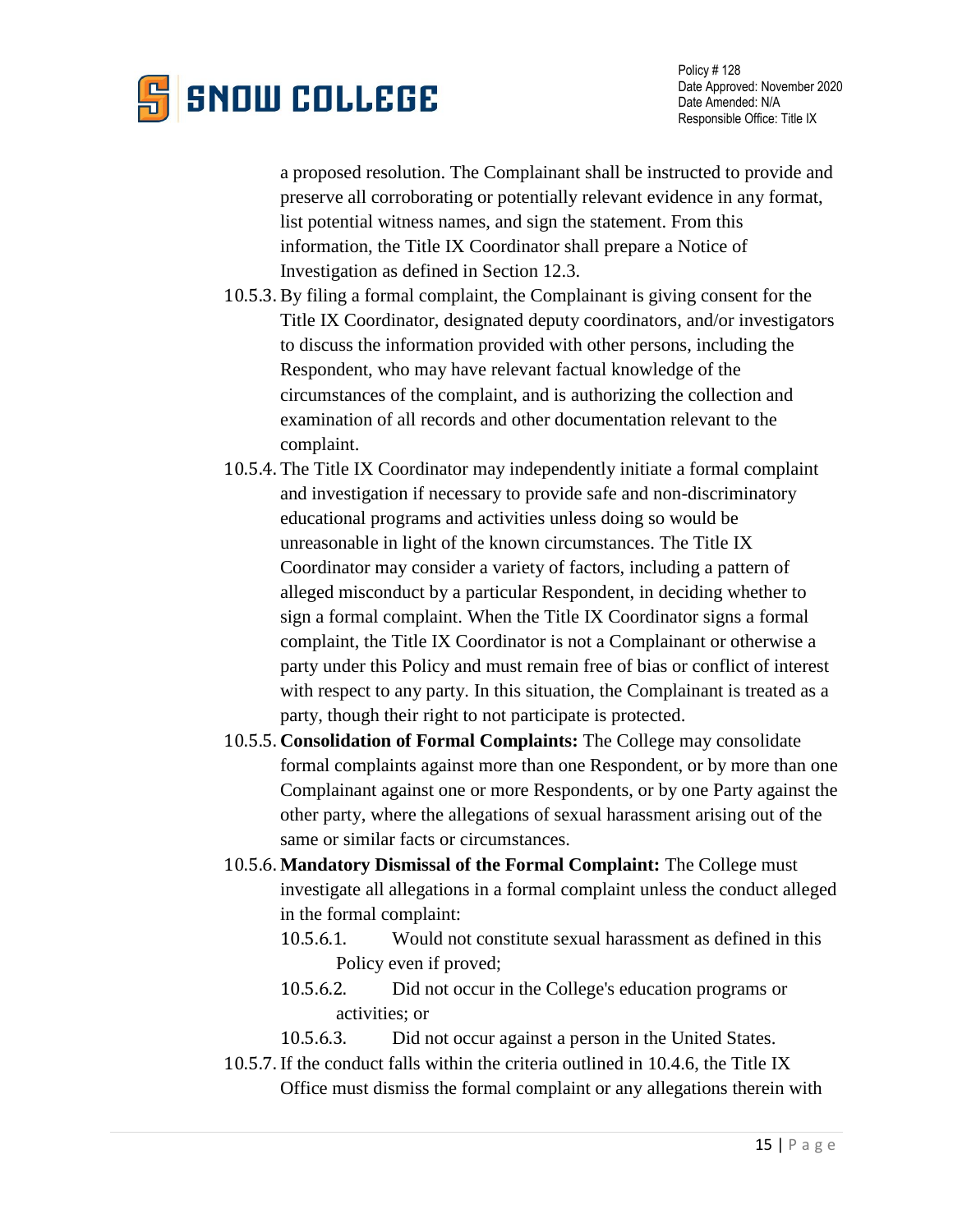

regard to that conduct for the purposes of Title IX; such dismissal does not preclude action under another provision of College policy, rules or regulations.

- 10.5.8. **Voluntary Dismissal of the Formal Complaint:** The Title IX Office may dismiss the formal complaint or any allegations therein, if at any time during the investigation or Hearing:
	- 10.5.8.1. A Complainant notifies the Title IX Coordinator in writing that the Complainant wants to withdraw the formal complaint or any allegations therein;
	- 10.5.8.2. The Respondent is no longer enrolled or employed by the College; or
	- 10.5.8.3. Specific circumstances prevent the College from gathering evidence sufficient to reach a determination as to the formal complaint.
- 10.5.9. Upon a mandatory or voluntary dismissal of the formal complaint, the Title IX Coordinator shall promptly send written notice of the dismissal and the reason(s) therefor simultaneously to the parties.
- 10.5.10. Any party may appeal the dismissal of a formal complaint in accordance with section 15 of this Policy
- 10.5.11. If the complaint is dismissed under Title IX regulations 34 C.F.R. Part 106, the College may investigate the alleged sexual misconduct for a possible violation of the College's Discrimination Policy.

### 11.0 INFORMAL RESOLUTION

- 11.1. For matters that proceed after the filing of a Formal Complaint, the College may offer an Informal Resolution process after a formal complaint is filed. Informal Resolution may include a limited inquiry into the facts but typically does not include an investigation. Informal Resolution should be flexible enough to meet the needs of each case and may include mediating an agreement between the parties, separating the parties including no-contact orders, referring a party or both parties to a counseling program, negotiating an agreement for disciplinary action, conducting targeted preventive education and training programs, or providing remedies for the individual harmed by the offense.
- 11.2. The College is not obligated to offer or facilitate informal resolutions. Because each case is different, the Title IX Coordinator shall determine whether a formal complaint of sexual harassment, discrimination, or retaliation is appropriate for informal resolution. If the allegation falls under Title IX and involves a staff or faculty member of the College, Informal Resolution will not be permitted.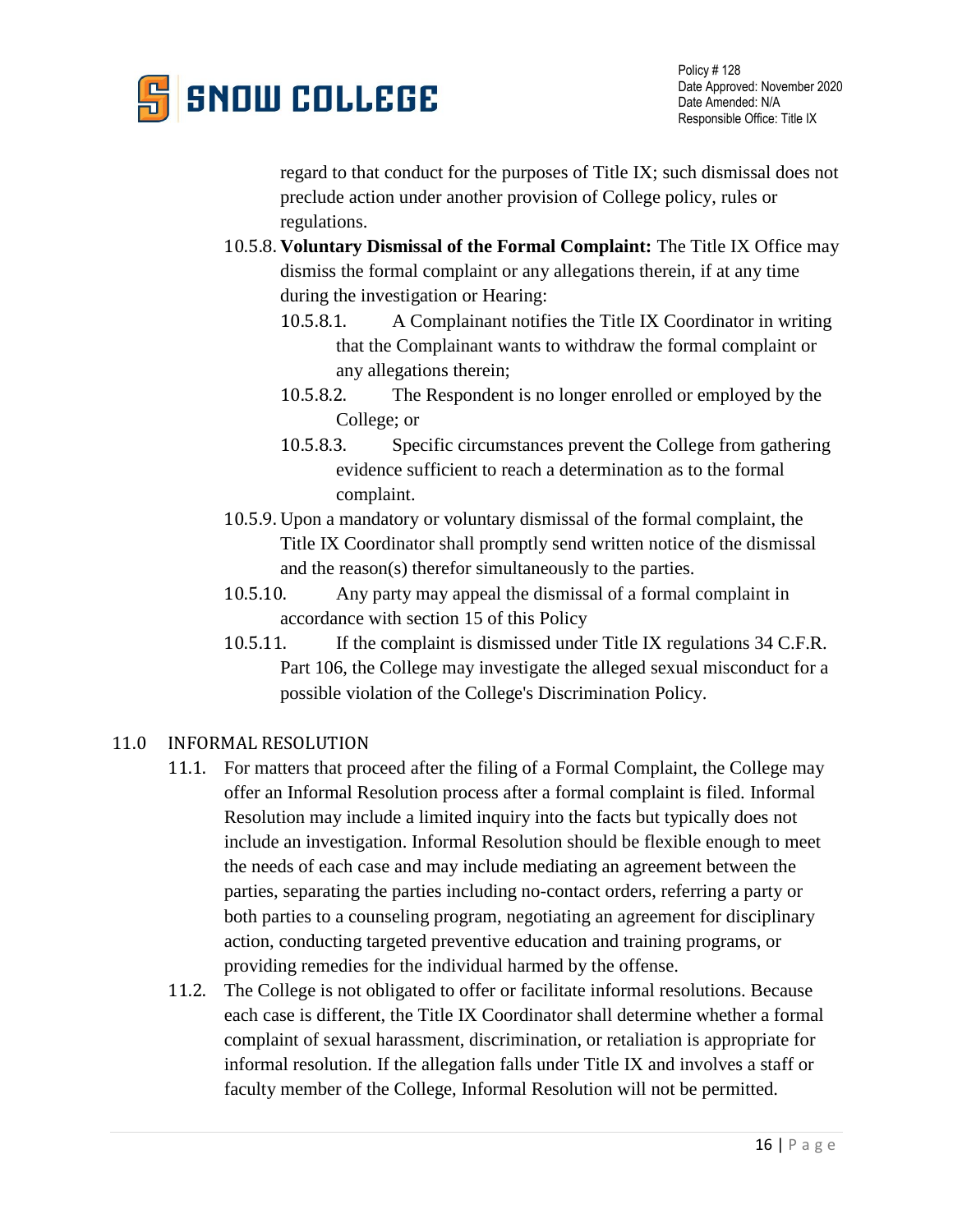

- 11.3. Participation in the Informal Resolution process is voluntary; the College may not require either Party to engage in Informal Resolution as a condition of enrollment or employment or enjoyment of any other right, waiver of the right to investigation and adjudication of formal complaints of sexual harassment. Either Party has the right to withdraw from the Informal Resolution process prior to coming to a final agreement and resume the formal investigation.
- 11.4. When offering an Informal Resolution process, the Title IX Coordinator shall provide to the parties a written notice disclosing: the allegations, the requirements of the Informal Resolution process including the circumstances under which it precludes the parties from resuming a formal complaint arising from the same allegations that at any time prior to agreeing to a resolution, any party has the right to withdraw from the Informal Resolution process and resume the grievance process with respect to the formal complaint, and any consequences resulting from participating in the Informal Resolution process, including the records that will be maintained or could be shared. The Title IX Coordinator shall obtain the 'parties' voluntary, written consent to the Informal Resolution process before proceeding.
- 11.5. The College shall endeavor to conclude informal resolutions promptly and shall keep a written record of all Informal Resolution efforts in accordance with section 9 of this Policy.
- 11.6. After concluding the Informal Resolution of a complaint, the Title IX Coordinator shall notify the Complainant and Respondent of the Resolution that was agreed upon.

#### 12.0 FORMAL INVESTIGATIONS

- 12.1. If a Complainant files a formal complaint or the Title IX Coordinator signs a formal complaint, the College shall conduct a thorough, impartial investigation by interviewing witnesses, collecting documentary evidence, and preparing a written report of findings. When a Formal Complaint is filed, the Complainant consents to release their identity to the Respondent party. The purpose of the investigation is to establish whether there is a reasonable basis, based on a preponderance of the evidence, to conclude the Respondent violated this Policy. The College reserves the right to engage an outside investigator to conduct all or part of the investigation. Investigations under this Policy shall incorporate the following standards:
	- 12.1.1. The burden of proof and the burden of gathering evidence sufficient to reach a determination rests on the College and not on the parties.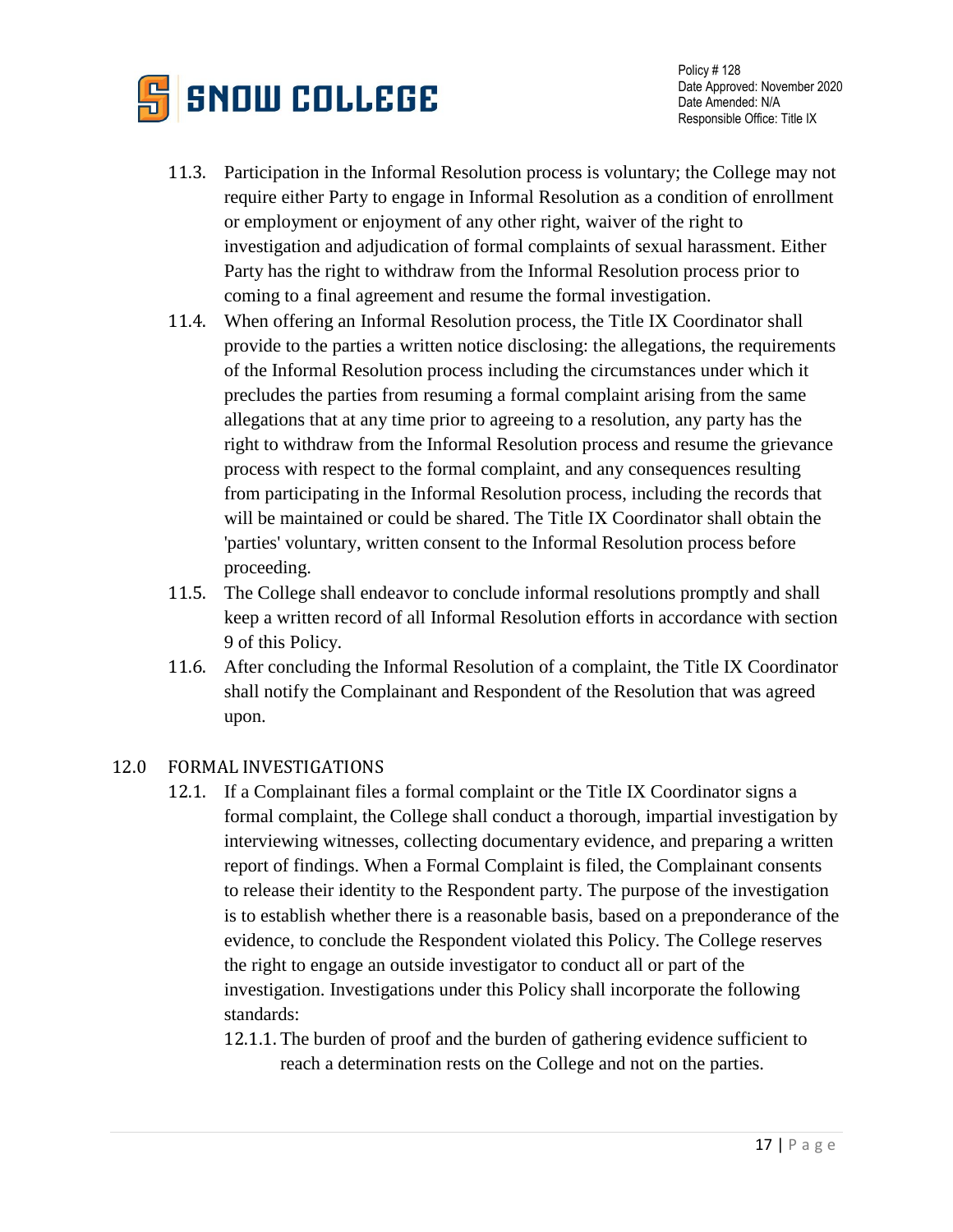# **SNOW COLLEGE**

- 12.1.1.1. The College shall not access, consider, disclose, or otherwise use a party's records that are made or maintained by a physician, psychiatrist, psychologist, or other recognized professional or paraprofessional acting in the professional's or paraprofessional's capacity, or assisting in that capacity, and which are made and maintained in connection with the provision of treatment to the Party, unless the College obtains the Party's voluntary, written consent to do so for a grievance process under this Policy.
- 12.1.2. The College shall presume the Respondent is not responsible for the alleged conduct until a determination regarding responsibility is made at the conclusion of the grievance process.
- 12.1.3. The College will not restrict the ability of either Party to discuss the allegations under investigation or to gather and present relevant evidence. This section notwithstanding:
	- 12.1.3.1. Retaliation is prohibited. Attempts to alter or prevent a witness's or Party's testimony are forms of prohibited retaliation.
	- 12.1.3.2. Parties may be directed to cease communications with one another (i.e., a "no contact order").
	- 12.1.3.3. Parties' communications remain subject to state laws protecting against defamation and tortious invasions of privacy, such as intrusion upon seclusion, the publication of private facts, and false light claims.
- 12.1.4. The College shall provide an equal opportunity for the parties to present witnesses, including fact and expert witnesses, and other inculpatory and exculpatory evidence.
- 12.1.5. Investigators or others shall not question the Complainant or otherwise seek evidence regarding the Complainant's sexual predisposition or prior sexual conduct with anyone other than the Respondent(s).
- 12.1.6. Parties may choose to be accompanied by an advisor of their choice, who may but need not be an attorney, to any related meeting or proceeding. The Advisor may not disrupt the meetings or other proceedings or speak on behalf of the Party, generally, the Advisor is limited to listening and quietly conferring with the Party. If an advisor is disruptive even after the warning, the Investigator may exclude them from meetings.
- 12.1.7. At any time before or during the investigation, the Investigator may recommend that the College provide support measures for a party or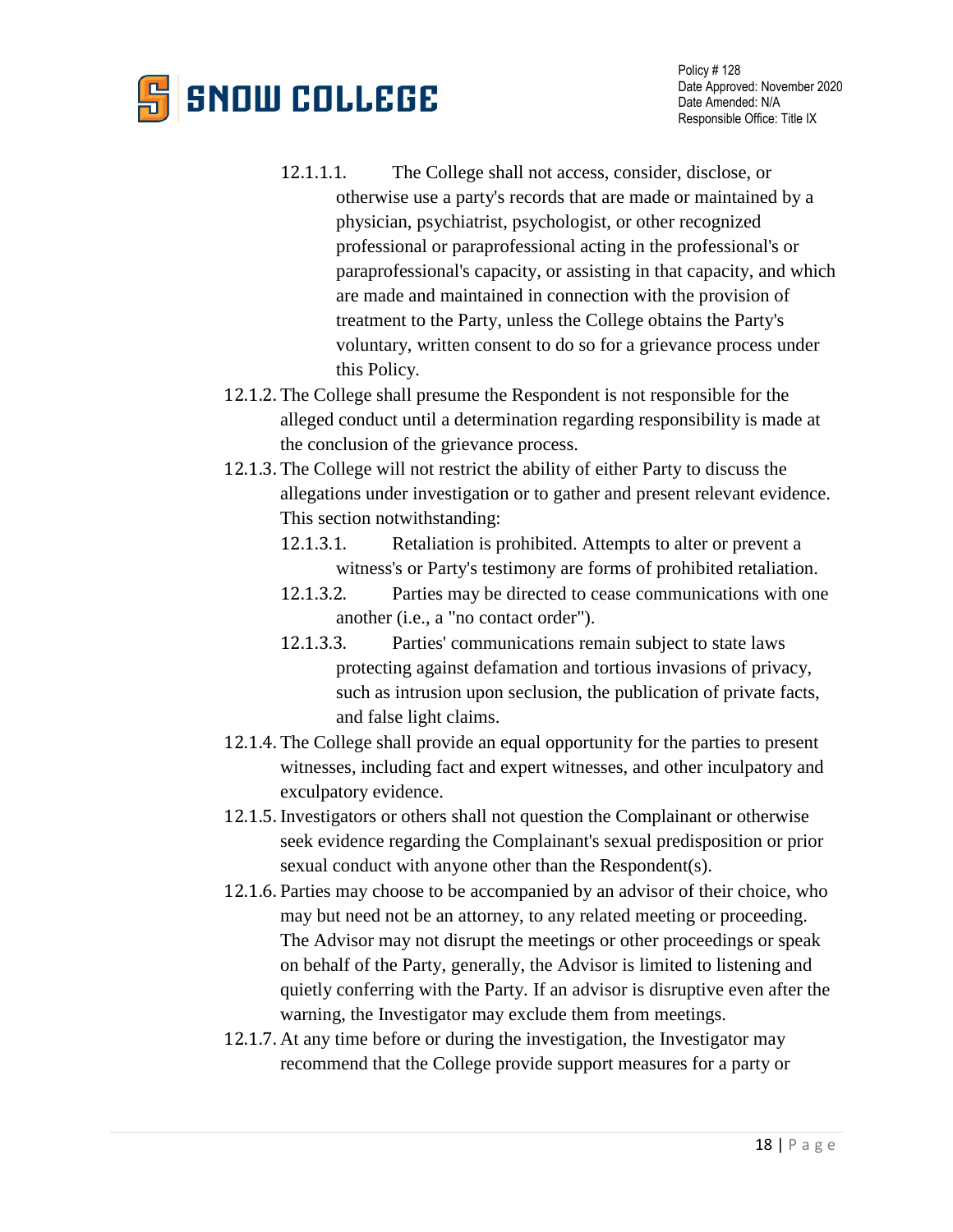

witness. Any individual's intentional interference with support measures may be considered retaliatory and a separate violation of this Policy.

- 12.1.8. If either Party fails to participate in the investigation, the Investigator (s) may make findings without the response of that Party, potentially leading to an unfavorable outcome for that Party, or the College may dismiss the case according to section 10.4.8 of this Policy.
	- 12.1.8.1. The College will provide to a party whose participation is expected or invited, written notice of the date, time, location, participants, and purpose of all hearings, investigative interviews, or other meetings, with sufficient time for the Party to prepare to participate.
	- 12.1.8.2. The College will provide each Party with equal opportunity to inspect and review any evidence obtained as part of the investigation that is directly related to the allegations raised in the formal complaint, including all inculpatory or exculpatory evidence, whether relied upon or not in reaching findings so that each Party can meaningfully respond to the evidence prior to the conclusion of the investigation.
- 12.2. The Title IX Coordinator shall choose the Investigator (s), except in cases where the Title IX Coordinator or others involved in the investigation have a conflict of interest, in which case the College's Counsel shall select an internal or external impartial investigator(s).
- 12.3. Upon initiating an investigation, the College shall provide the parties with a notice of investigation, and a copy of this Policy. A notice of investigation shall include statements informing the parties that the Respondent is presumed not responsible for the alleged conduct and that a determination of responsibility is made at the conclusion of the grievance process; that the parties may have an advisor of their choice, who may be, but is not required to be, an attorney, and who may inspect and review evidence; and inform the parties of any provision in the College's code of conduct that prohibits knowingly making false statements or knowingly submitting false information during a grievance process.
- 12.4. If, at any point during the investigation, the College determines a need to investigate allegations not included in the formal complaint, the College must provide notice of the additional allegations to the parties as known.
- 12.5. Upon conclusion of the investigative fact-finding, the Investigator (s) shall prepare a draft report that summarizes the Complainant's allegations, and Respondent's responses, summarize the relevant evidence and the material witnesses supporting or opposing the allegation(s).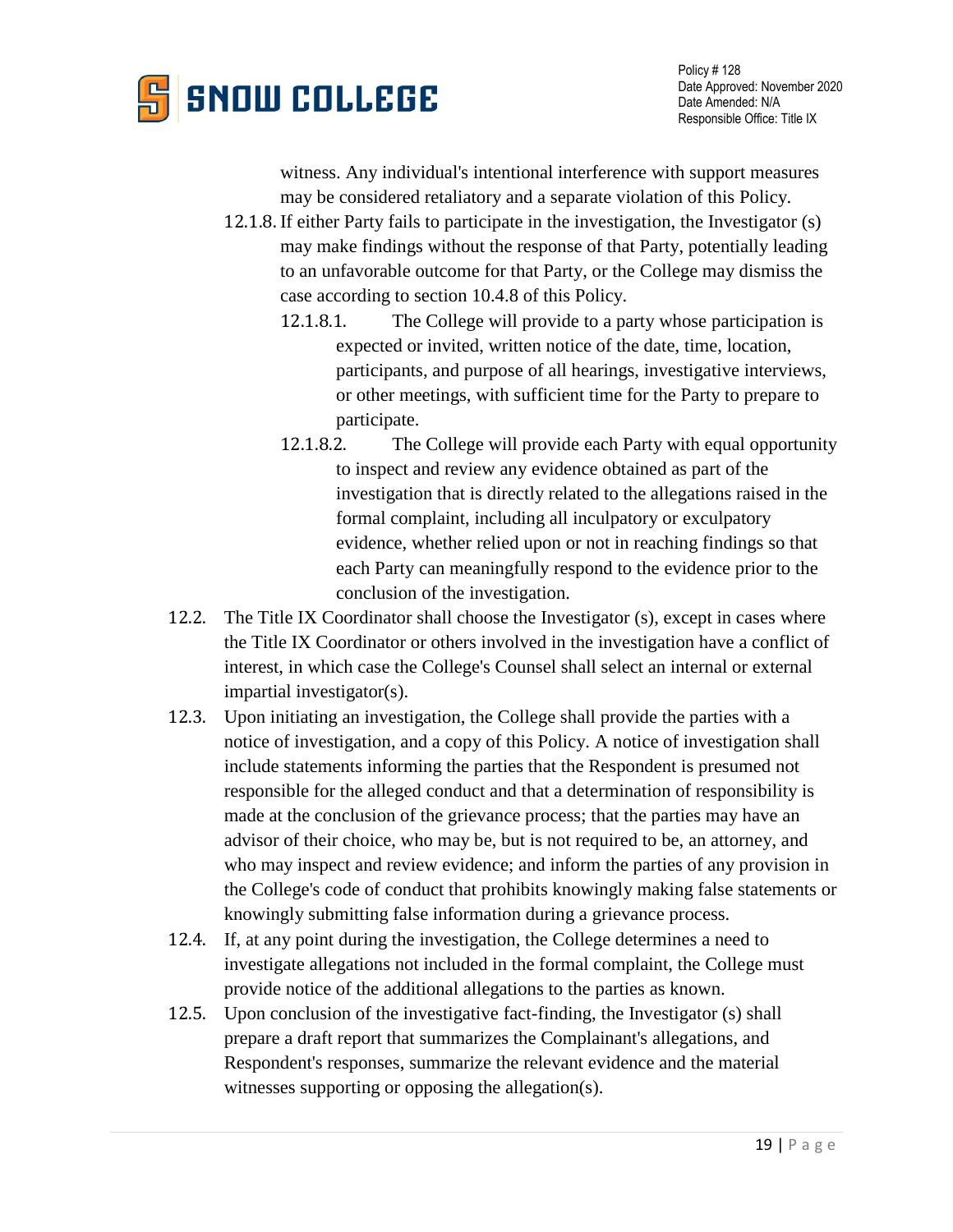

- 12.6. Before the report is finalized, investigators will give Complainant and Respondent and their advisors' equal opportunity to review any evidence obtained as part of the investigation that is directly related to the allegations in the formal complaint, including the evidence upon which the College does not intend to rely in reaching a determination of responsibility, whether inculpatory or exculpatory, in electronic or hard copy format.
- 12.7. The parties may submit a written response or information to the Investigator within ten (10) calendar days of the date of the notice of the opportunity to review the draft report and evidence. This is the parties' final opportunity to submit any additional information or witnesses. In the absence of good cause, investigators shall not consider information discoverable through the exercise of due diligence that is not provided to the Investigator (s) at this juncture. The Investigator(s) shall then consider any written response, information, or evidence provided by the parties.
- 12.8. The investigator(s) shall then prepare a final investigation report that contains a statement of the allegations, the positions/responses of the parties, a summary of relevant evidence and material witnesses the Investigator (s) relied on, and the proposed findings of facts, conclusions, and recommendations.
	- 12.8.1. The proposed findings of fact, conclusions and recommendations by the Investigator are based on the Investigator's review of the evidence. The Hearing Panel must independently and objectively view the evidence as adduced at the Hearing and make its own findings, conclusions, and recommendations and cannot simply defer to the Investigator's findings of fact, conclusions, and recommendations.
	- 12.8.2. A recommended decision of "unfounded" indicates that the Investigator concludes either that there is insufficient evidence to conclude that the event(s) occurred as alleged, or even if the event(s) occurred, it/they did not constitute sexual harassment or retaliation.
	- 12.8.3. A recommended decision of "inconclusive" means that the Investigator concludes the evidence did not reach a preponderance of the evidence.
	- 12.8.4. A recommended decision of "substantiated" means that the Investigator concludes that a violation of the Policy has been established by a preponderance of the evidence.
- 12.9. The Title IX Coordinator, or designee, and the College's counsel or designee shall review each draft final investigation report or summary before it is finalized to ensure compliance with this Policy.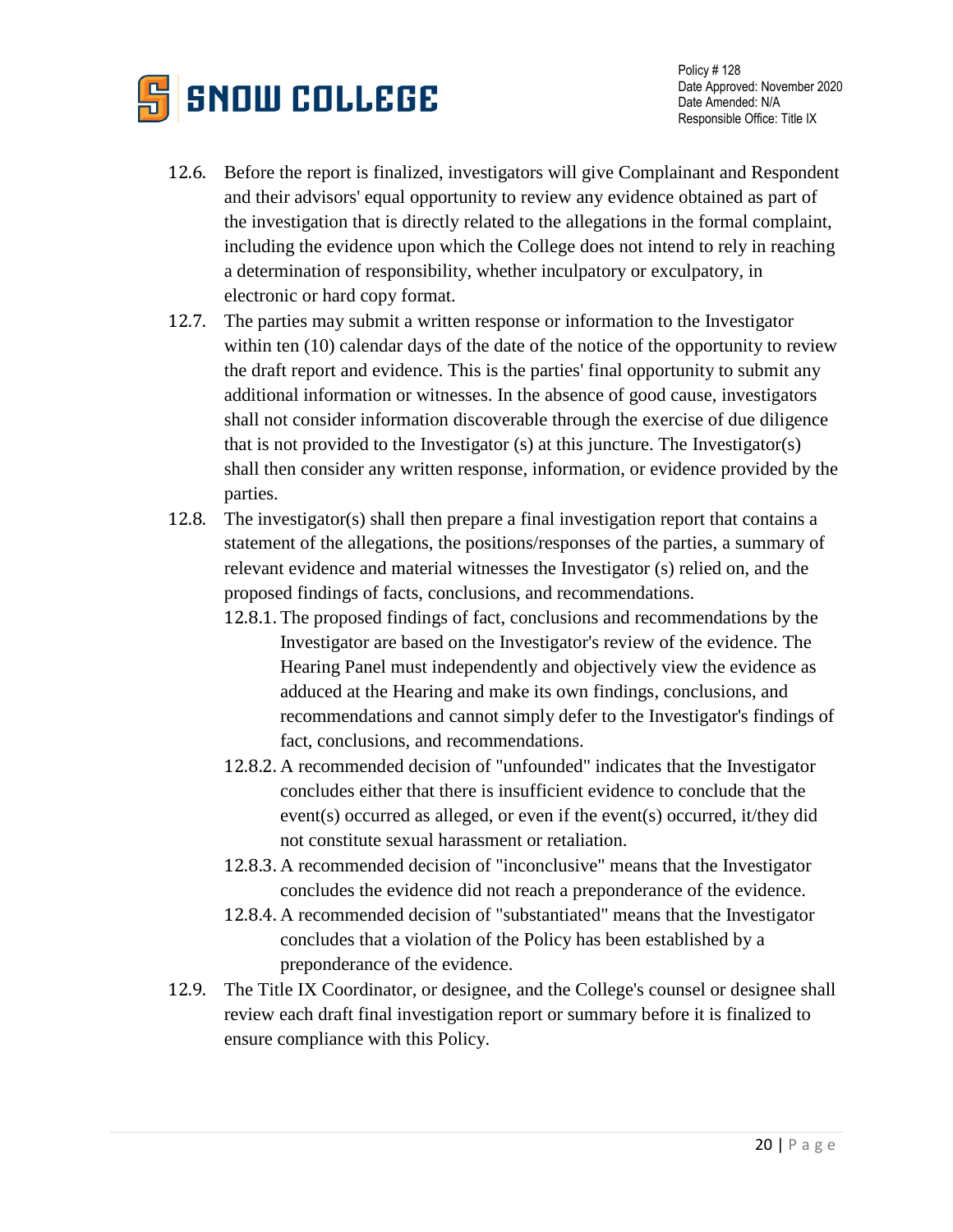

- 12.10. The final report shall be provided to the parties and their advisors, if any, in an electronic or hard copy format, at least ten (10) days prior to any hearing under this Policy, for their review and written response.
- 12.11. The final investigation report shall be submitted to the responsible college administrator or designee with authority to implement actions and/or discipline necessary to resolve the complaint (unless a conflict of interest or other special circumstance exists, in which case the College's counsel will recommend to the President a designee to serve as an alternative responsible college administrator).
- 12.12. Nothing in this procedure shall be interpreted to alter the status of otherwise atwill employees.

### 13.0 LIVE HEARINGS

- 13.1. Upon receipt of the Final Investigation Report, the Title IX Coordinator will appoint a Hearing Panel. A Hearing Panel may consist of up to 3 persons to be selected from a list of qualified and trained individuals. A Hearing Officer may be appointed who may or not be a voting member of the Hearing Panel but will be charged with administering the Hearing, ruling on evidence, and other procedural matters in consultation with and on behalf of the decision-makers.
- 13.2. Upon appointing a Hearing Officer or Hearing Panel (hereinafter "Hearing Officer"), the Title IX Coordinator or Hearing Officer will issue to the parties and the parties' advisors, in either an electronic or hard copy format, a Notice of Hearing containing dates, deadlines, and/or requirements appropriate for the orderly administration of the live Hearing as determined by the Hearing Officer assigned to the live Hearing under this Policy.
	- 13.2.1. The Notice of Live Hearing will contain a statement informing the parties that the Live Hearing will be in real-time, either in person or via technology, enabling the Hearing Officer and the parties to simultaneously see and hear the Party and witnesses answering questions.

### 13.3. **Required Disclosures**

- 13.3.1. As outlined in section 12.10, the parties and the parties' advisors receive in either an electronic or hardcopy format a copy of the Final Investigation Report and all evidence, exculpatory or inculpatory—whether or not the evidence was relied upon to reach the findings in the Final Investigation Report—related to the allegations in the Formal Complaint, including the Party's responses to the draft report.
- 13.3.2. **Disclosure of Expert Testimony.** A party shall disclose the identity of any person who may be used at the Live Hearing to present expert opinion evidence to the College and other parties no later than ten (10) days prior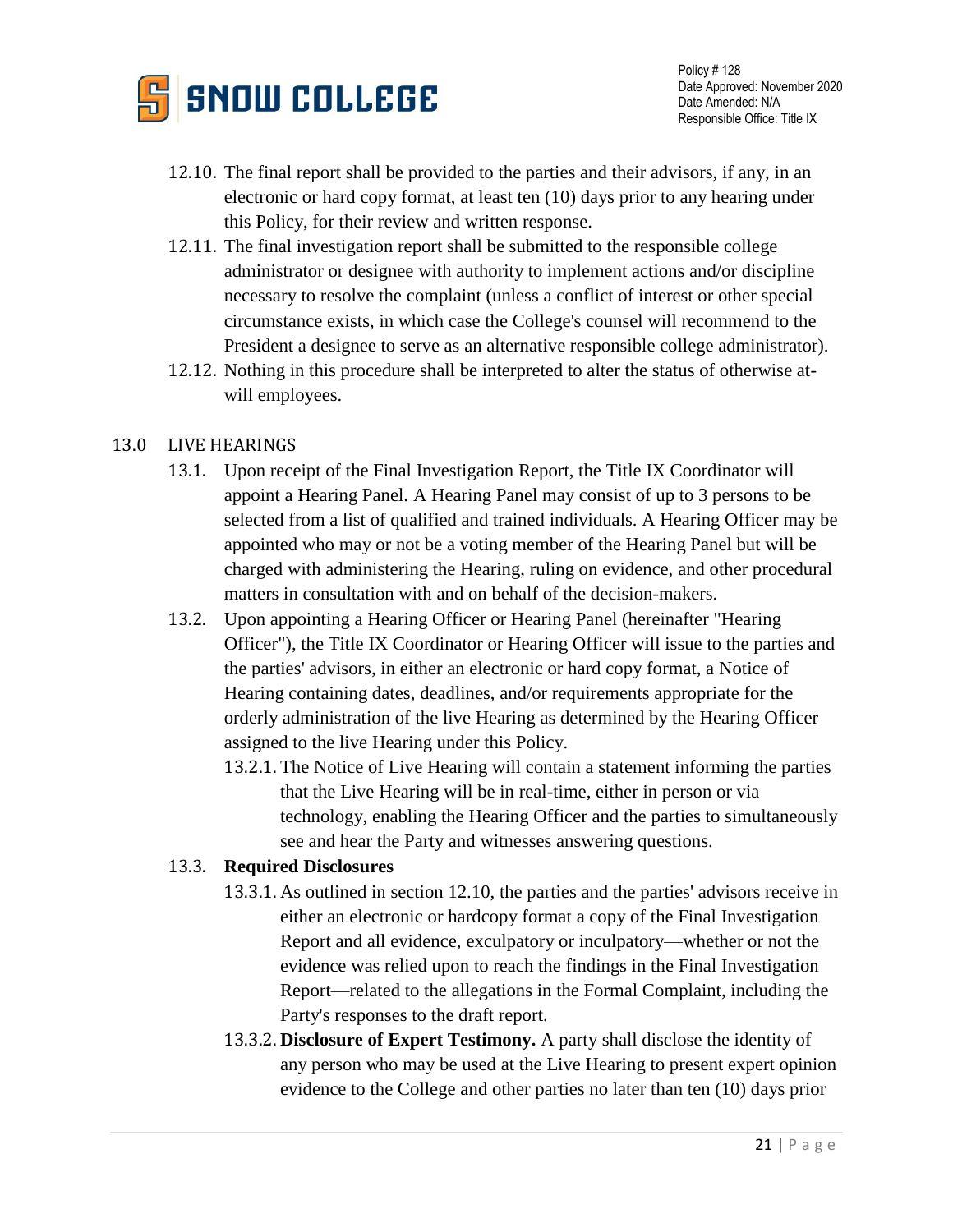

to the date of the Live Hearing or as otherwise required by the Hearing Officer.

- 13.3.2.1. Unless otherwise stipulated, this disclosure shall be accompanied by a written report prepared and signed by the witness or Party. The report shall contain the subject matter on which the expert is expected to testify, the substance of the facts and opinions to which the expert is expected to testify; a summary of the grounds for each opinion; and the expert's qualifications as a witness.
- 13.3.2.2. A party seeking to present the testimony of an expert witness at the Live Hearing shall certify that the individual providing the expert testimony is qualified to offer the opinions.
- 13.3.2.3. The Hearing Officer may exclude expert testimony that is not relevant. or is otherwise excludable due to a lack of foundation, lack of scientific basis, etc.
- 13.3.3. Prior to the hearing date, the College, through the Hearing Officer, shall provide the Complainant and Respondent a list of witnesses and documents that will be called and presented at the Live Hearing. The Complainant and Respondent shall then have three days to designate additional witnesses and documents that they wish to present at the Live Hearing. The College will produce witnesses within its control; the Parties must arrange for the appearance of persons outside the College's control. Witnesses who are not disclosed may be excluded absent a showing of good cause for their non-disclosure.
- 13.4. **Advisors:** Parties may be accompanied to the Live Hearing by the Advisor, who may be, but is not required to be, an attorney.
	- 13.4.1. The College will not limit the choice or presence of a party's Advisor, but the Hearing Officer may limit an advisor's participation if the Advisor becomes unreasonably disruptive to the proceedings or exclude the Advisor in extreme cases.
	- 13.4.2. If an attorney appears on behalf of a party, notice served on the attorney is considered notice to the Party.
	- 13.4.3. Advisors may participate in the Live Hearing through asking the other party and any witness relevant questions and follow-up questions, including those challenging credibility.
		- 13.4.3.1. Cross-examination of the other Party or witnesses at the Live Hearing must be conducted directly, orally, and in real-time by a party's Advisor and never by a party personally.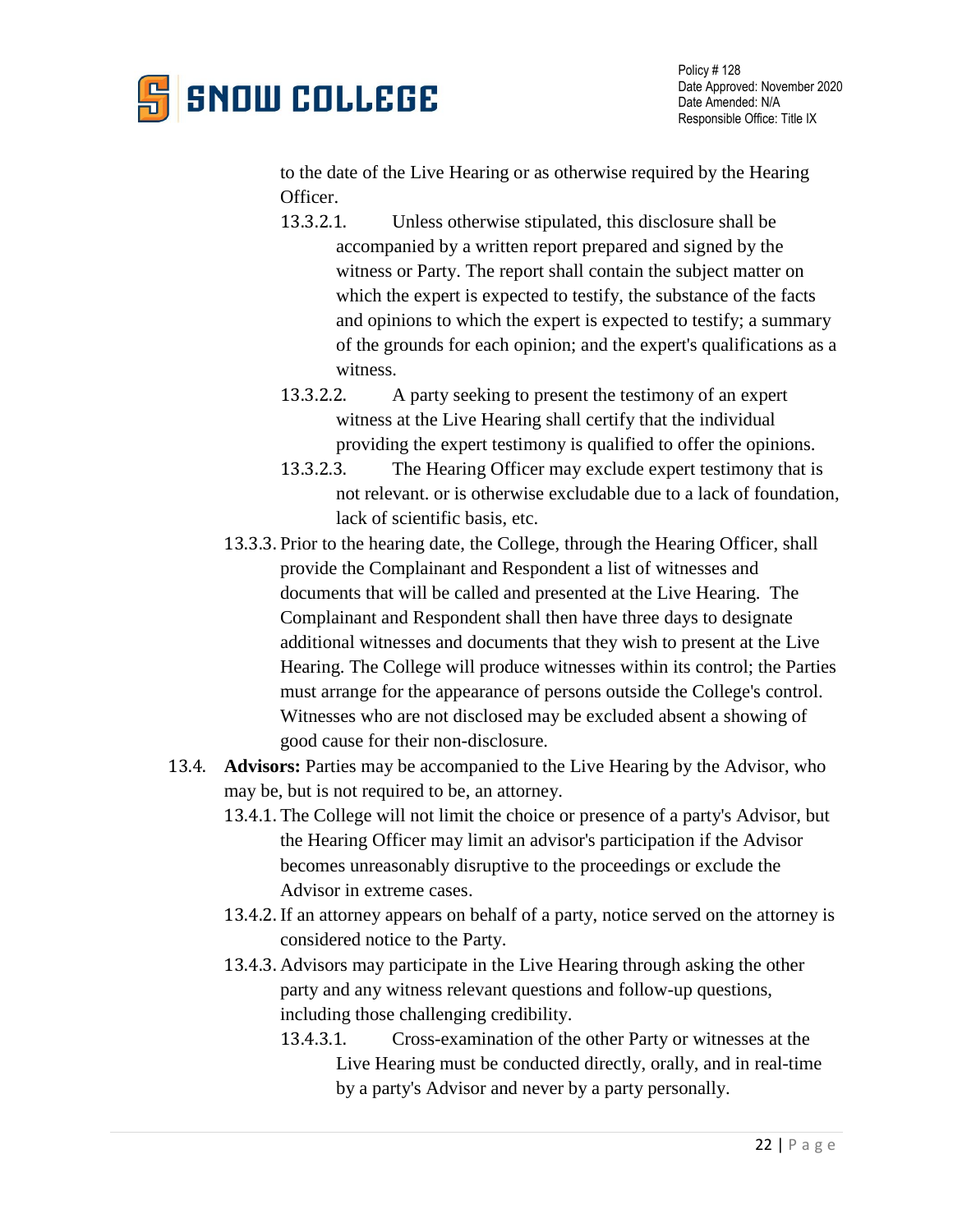

- 13.4.3.2. If a party does not have an advisor present at the Live Hearing, the College shall provide without fee or charge to that Party, an Appointed Advisor to conduct cross-examination on behalf of that Party. See the definition of an Appointed Advisor for further details.
- 13.5. The College is not a party to the Live Hearing, but the College shall generally arrange for and produce witnesses and evidence insofar as they are under the control of the College.
	- 13.5.1. The College must remain objective and impartial throughout the grievance process, including impartially presenting the evidence to the Hearing Officer or Hearing Panel for determination.
	- 13.5.2. The standard of proof for determining a violation of this Policy is a preponderance of the evidence.
	- 13.5.3. At the Live Hearing, it shall be presumed the Respondent is not responsible for the alleged conduct until evidence is produced showing otherwise.

### 13.6. **Hearing Officer or Hearing Panel Responsibilities**

- 13.6.1. The Hearing Officer or Hearing Panel cannot be the same person(s) as the Title IX Coordinator or the Investigator (s).
- 13.6.2. The Hearing Officer shall conduct necessary pre-hearing proceedings to maximize the fairness and efficiency of the Live Hearing, including the following:
	- 13.6.2.1. The Parties will be advised of the names of the Hearing Panel members and Hearing Officer prior to the Live Hearing, and any Party may object in a timely manner to a member for actual bias. An objection shall be reviewed by the Hearing Officer prior to the Live Hearing, and a substitute shall be selected if bias is found. Hearing Panel members shall also withdraw themselves if they are biased. The Hearing Panel members shall select one of them as the Hearing Officer to make administrative decisions and conduct the Hearing, or a non-voting Hearing Officer may be appointed to make administrative decisions and conduct the Live Hearing in consultation with and on behalf of the Hearing Panel. The Hearing Officer shall notify the Parties of the hearing schedule and procedures. During all phases of a Live Hearing, a Respondent and a Complainant may each be accompanied by one Advisor.
	- 13.6.2.2. A pre-hearing conference may be scheduled by the Hearing Officer to discuss scheduling and evidentiary issues and to make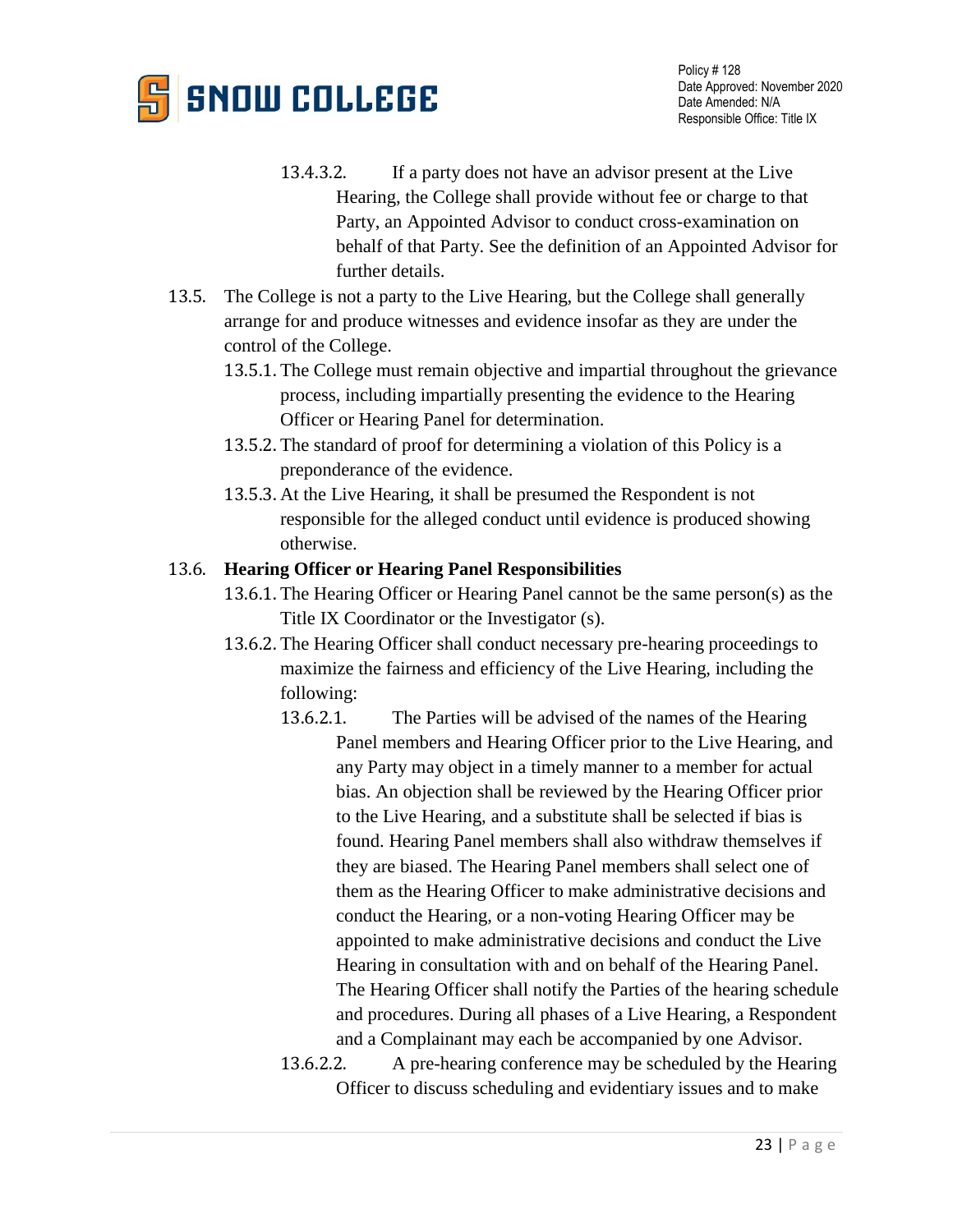

pre-rulings on matters of contention. This conference may include stipulations as to the evidence and the investigation report, anticipated timing, and reasonable time limits for presentations of evidence.

- 13.6.3. The Hearing Officer shall regulate the course of the Live Hearing to obtain full disclosure of relevant facts and to afford all parties a reasonable opportunity to present their positions. In general, each Party will be asked to make an opening statement summarizing their position. Witnesses, including the Parties, shall then be called by the Hearing Officer, who will ask questions to elicit the 'witness' testimony. The Hearing Officer shall afford the parties' advisors the opportunity to ask questions and conduct cross-examination. The Parties will then be asked to make a closing statement.
	- 13.6.3.1. Before a party or witness answers a cross-examination or other question; the Hearing Officer must first determine whether the question is relevant and explain any decision to exclude a question as not relevant.
- 13.6.4. On the Hearing Officer's own motion or upon objection by a party's Advisor, the Hearing Officer:
	- 13.6.4.1. May exclude evidence that is irrelevant or unduly repetitious.
	- 13.6.4.2. Shall exclude irrelevant questions directed to a party or witness.
	- 13.6.4.3. Shall exclude evidence privileged in the courts of Utah unless the parties specifically waive the privilege at issues.
	- 13.6.4.4. Shall exclude questions or evidence about the Complainant(s)' sexual predisposition or prior sexual behavior as not relevant unless 1) questions or evidence of the Complainant(s)' prior sexual behavior is offered to prove that someone other than Respondent(s) committed the conduct alleged by Complainant(s), or 2) questions or evidence concern specific incidents of the Complainant(s)' prior sexual behavior with respect to Respondent(s) and are offered to prove consent.
	- 13.6.4.5. May receive documentary evidence in the form of a copy or excerpt if the copy or excerpt contains all pertinent portions of the original document.
- 13.6.5. Standard of Evidence admitted by the Hearing Chair or Hearing Panel.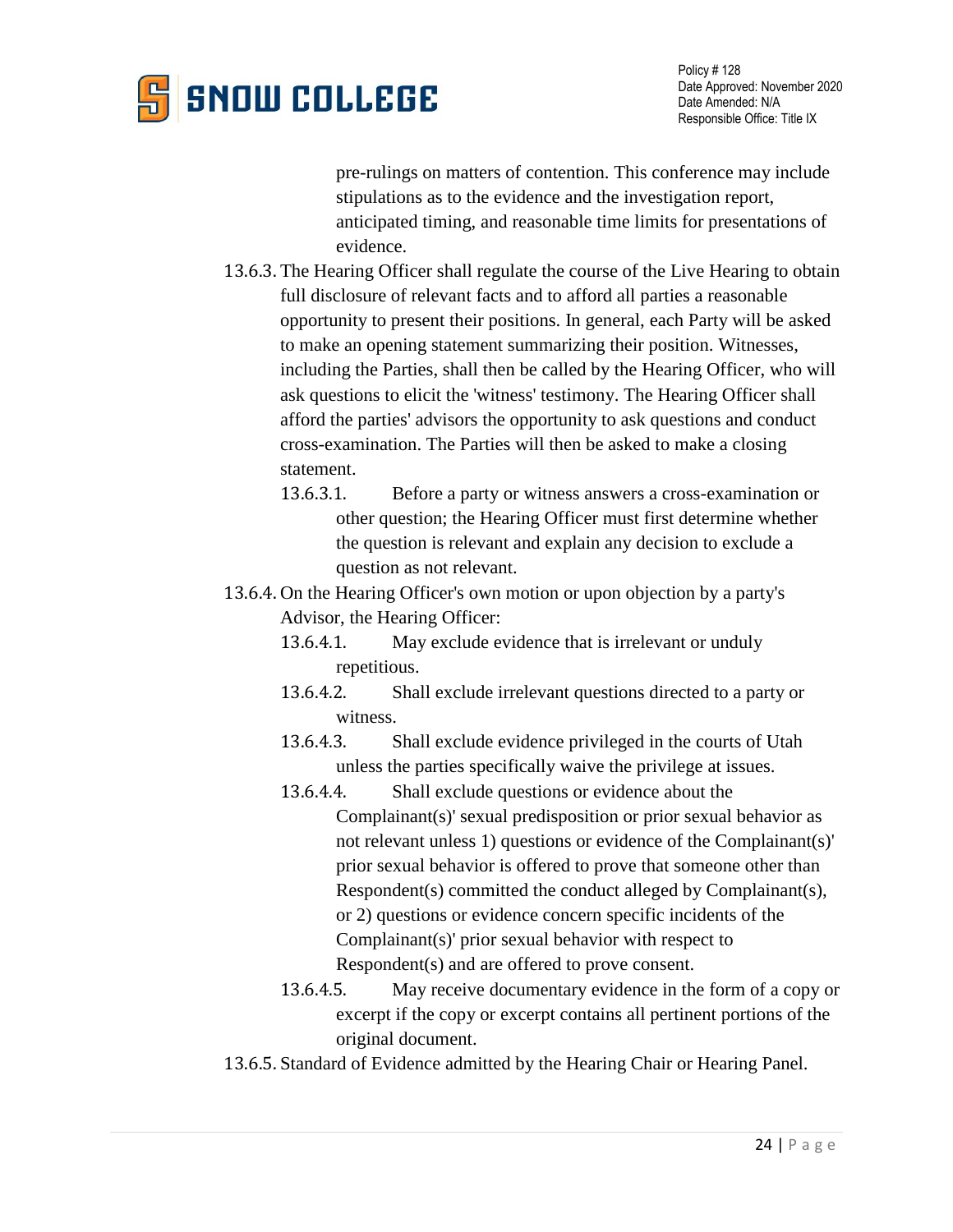# **SNOW COLLEGE**

- 13.6.5.1. For cases that fall within the Federal Title IX regulations (34 C.F.R**.** [Part 106\)](https://www2.ed.gov/policy/rights/reg/ocr/edlite-34cfr106.html), if a party or witness does not submit to crossexamination at the Live Hearing, the Hearing Officer must not rely on any statement of that Party or witness in reaching a determination regarding responsibility and cannot draw an inference about the determination regarding responsibility based solely on a party's or witness's absence for the Live Hearing or refusal to answer cross-examination or other questions.
- 13.6.6. The College shall record the Hearing and provide a copy or transcript of the Hearing to the parties for inspection and review.
- 13.6.7. The Hearing shall be conducted with all parties physically present in the same geographical location, or the Hearing Officer may choose to hold the Live Hearing virtually, with technology enabling participants simultaneously to see and hear each other.
- 13.6.8. Nothing in this section precludes the Hearing Officer from taking other appropriate measures necessary to preserve the integrity of the Live Hearing.
- 13.6.9. After the close of the Live Hearing, the Hearing Officer or Hearing Panel will issue a Written Determination regarding responsibility and sanctions if any.

### 13.7. **Written Determination**

- 13.7.1. The Hearing Officer or Hearing Panel will provide the Written Determination to the Title IX Coordinator within 14 days after the Live Hearing concludes. The written determination must include:
	- 13.7.1.1. Identification of the allegations potentially constituting sexual harassment as defined in this Policy.
	- 13.7.1.2. A description of the procedural steps taken from the receipt of the Formal Complaint through the determination including any notifications to the parties, interviews with the parties and witnesses, site visits, methods used to gather other evidence, and hearings held.
	- 13.7.1.3. Findings of fact supporting the determination.
	- 13.7.1.4. Conclusions regarding the application of the College policy to the facts.
	- 13.7.1.5. Using the same criteria established in section 13 of this Policy, a statement of, and rationale for, the result as to each allegation, including a determination regarding responsibility, and disciplinary sanctions the College imposes on the Respondent, and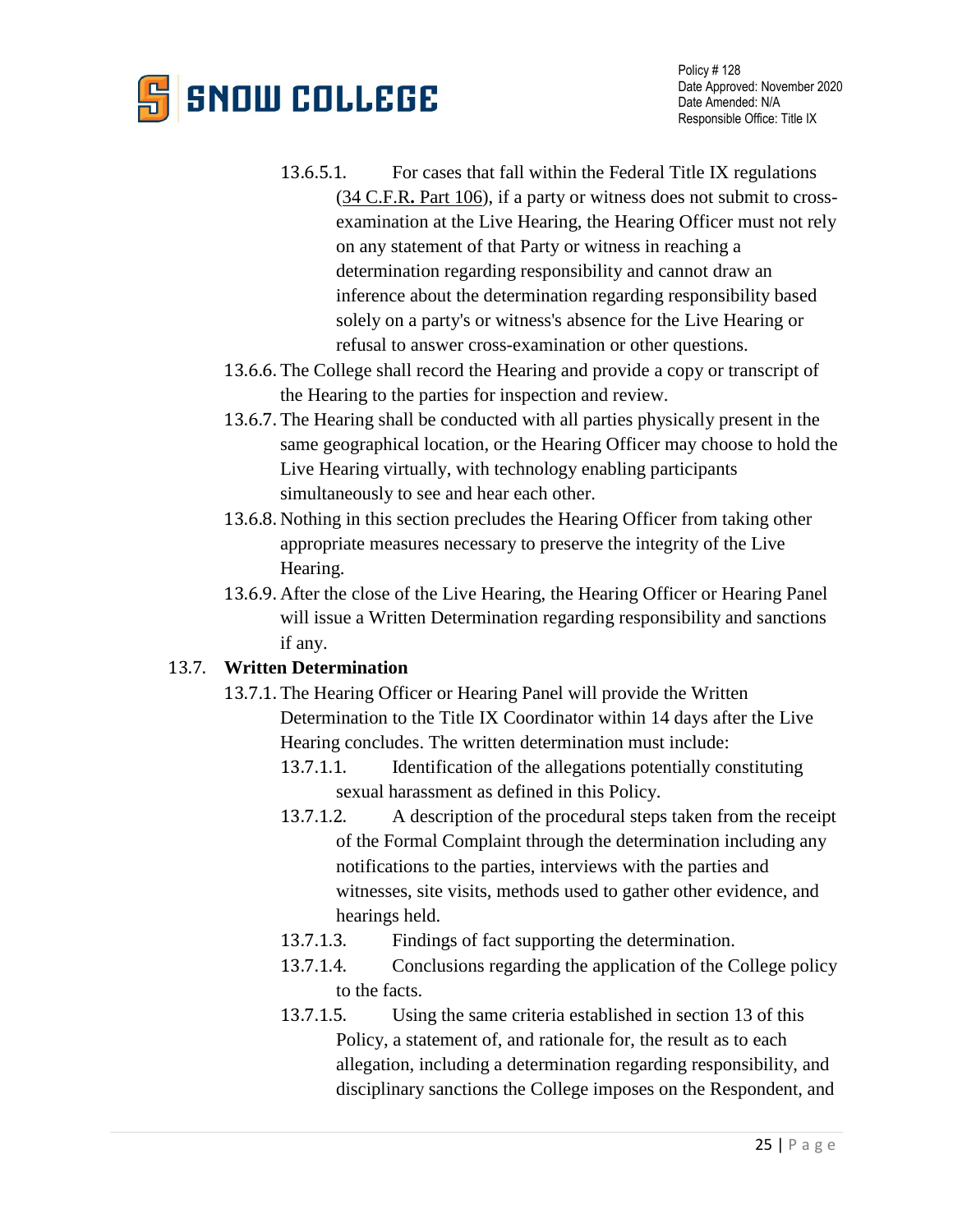

whether the institution shall provide remedies designed to restore and preserve equal access to the College's education program and activity to the Complainant.

- 13.7.1.6. Proposed sanctions if responsibility is found and in accord with section 14 below.
- 13.7.1.7. The College's procedures and permissible bases for the Complainant and Respondent to appeal, along with who the Appeal Officer is and their contact information.
- 13.7.2. The Hearing Officer shall provide the Written Determination to the Title IX Coordinator, the responsible College official, the parties, and the parties' advisors simultaneously.
- 13.7.3. The determination regarding responsibility and sanctions becomes final either on the date that the recipient provides the parties with the written determination of the result of the Appeal, if an appeal is filed, or if an appeal is not filed, the date on which an appeal would no longer be considered timely.

#### 14.0 SANCTIONS AND REMEDIES

- 14.1. The Hearing Panel shall promptly determine the appropriate sanctions and remedies based on the hearing findings, including offering remedies to the Complainant and/or College community, implementing changes in programs and activities, providing training, and imposing any disciplinary sanctions. In consultation with the Dean of Students and the College's counsel or designee, (and with Human Resources when the Respondent is an employee) the Hearing Panel shall ensure any proposed sanctions and remedies are appropriate to end the prohibited conduct, to prevent further violation of this Policy, and remedy the effects of any violation. In determining the appropriate sanction(s), the Hearing Panel shall be guided by the following considerations:
	- 14.1.1. The severity, persistence, or pervasiveness of the misconduct;
	- 14.1.2. The nature of violence in the misconduct and/or use of weapons, drugs, or alcohol (if applicable);
	- 14.1.3. The impact of the misconduct on the Complainant;
	- 14.1.4. The impact or implications of the misconduct on the College community;
	- 14.1.5. Prior misconduct by the Respondent, including the Respondent's relevant prior disciplinary history;
	- 14.1.6. Whether the Respondent has accepted responsibility for the misconduct;
	- 14.1.7. The maintenance of a safe, non-discriminatory, and respectful working and learning environment; and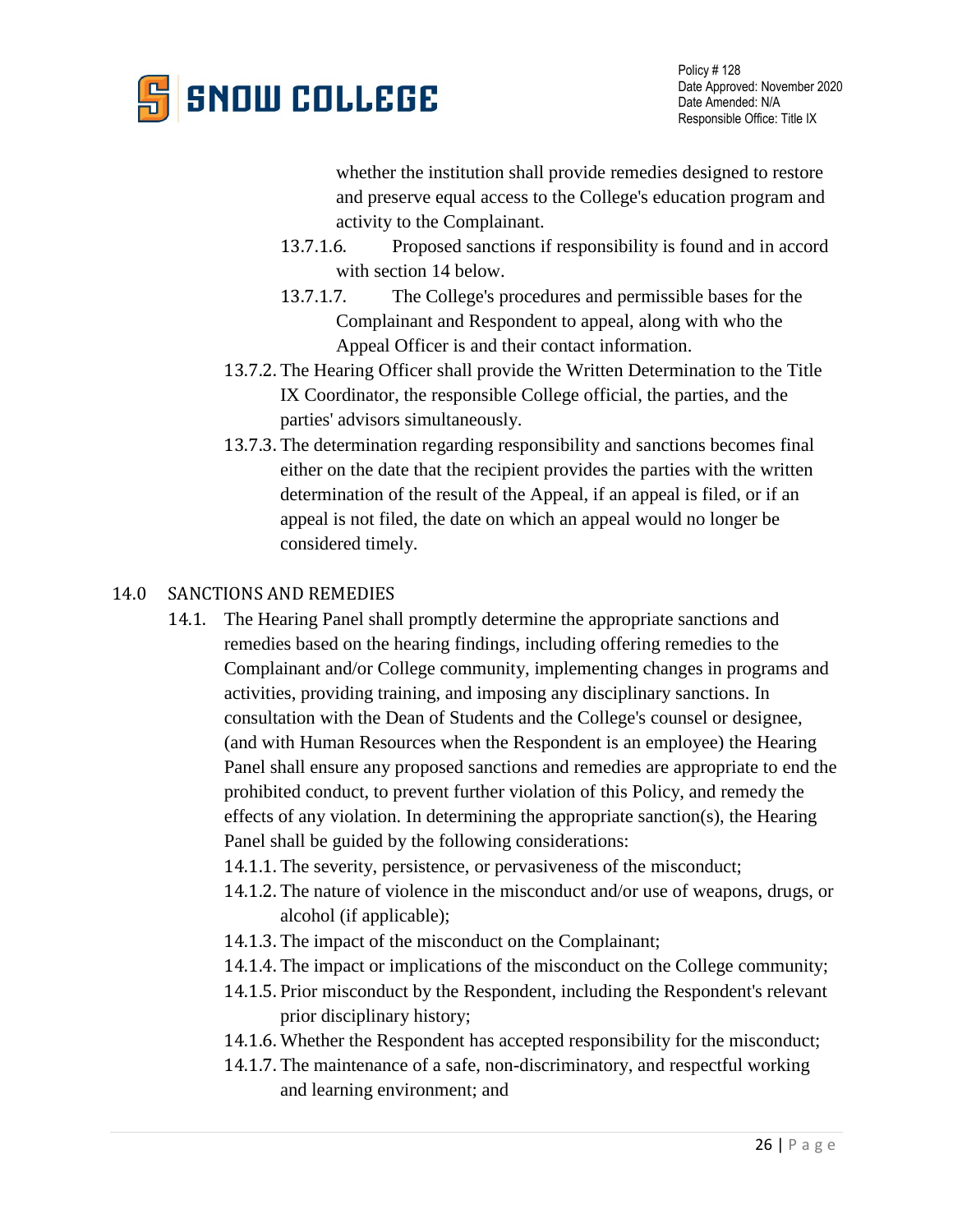

Policy # 128 Date Approved: November 2020 Date Amended: N/A Responsible Office: Title IX

- 14.1.8. Any other mitigating, aggravating, or compelling factors.
- 14.2. Respondents who are found to have violated this Policy may be subject to the following sanctions:
	- 14.2.1. Faculty/Staff: Possible sanctions against faculty and non-faculty employees for violations of this Policy include verbal counseling, written warning, probation, reassignment, transfer, demotion, reduction in pay, suspension, termination of employment, and order of no trespassing on campus and/or in College programs, services, and activities**.** Sanctions imposed pursuant to this Policy shall preclude a separate grievance or other challenges even if normally allowed under other College Policies.
	- 14.2.2. Students: Possible sanctions against students for violations of this Policy include fines, restitution, suspension, warning, probation, expulsion, withholding diploma, community service, educational paper, revocation of certificate or degree, discretionary sanction, organizational sanction, and notation on the student's transcript.
	- 14.2.3. Vendors/Contractors/Visitors: Possible sanctions against vendors, contractors, or visitors to campus who are neither students nor employees of the College include banning the individuals from all or part(s) of the College and/or ending business relationships with the vendors and contractors.
- 14.3. The Hearing Panel shall send the sanctions and remedies subject to an appeal if made - in writing to the Complainant, Respondent, Title IX Coordinator, and the appropriate College administrator. However, the sanctions shall not disclose to the Complainant the discipline imposed on a Respondent student, except under the following circumstances:
	- 14.3.1. The discipline directly affects the other Party, such as when the Respondent student is ordered to stay away from the other Party, is transferred to another job site, worksite, class, or is suspended or dismissed from the College; or
	- 14.3.2. The Complainant alleged sexual harassment involving a crime of violence or a non-forcible sex offense; or
	- 14.3.3. The Respondent student gives their written permission to disclose the discipline.
- 14.4. The College complies with all applicable reporting requirements and reserves the right to report findings of criminal misconduct to the police.
- 14.5. **Student Amnesty:** The College strongly encourages students to report incidents of sexual misconduct to College officials. However, the College recognizes that students who have been drinking alcohol and/or using drugs at the time that sexual misconduct occurs may be hesitant to report such incidents due to fear of potential consequences for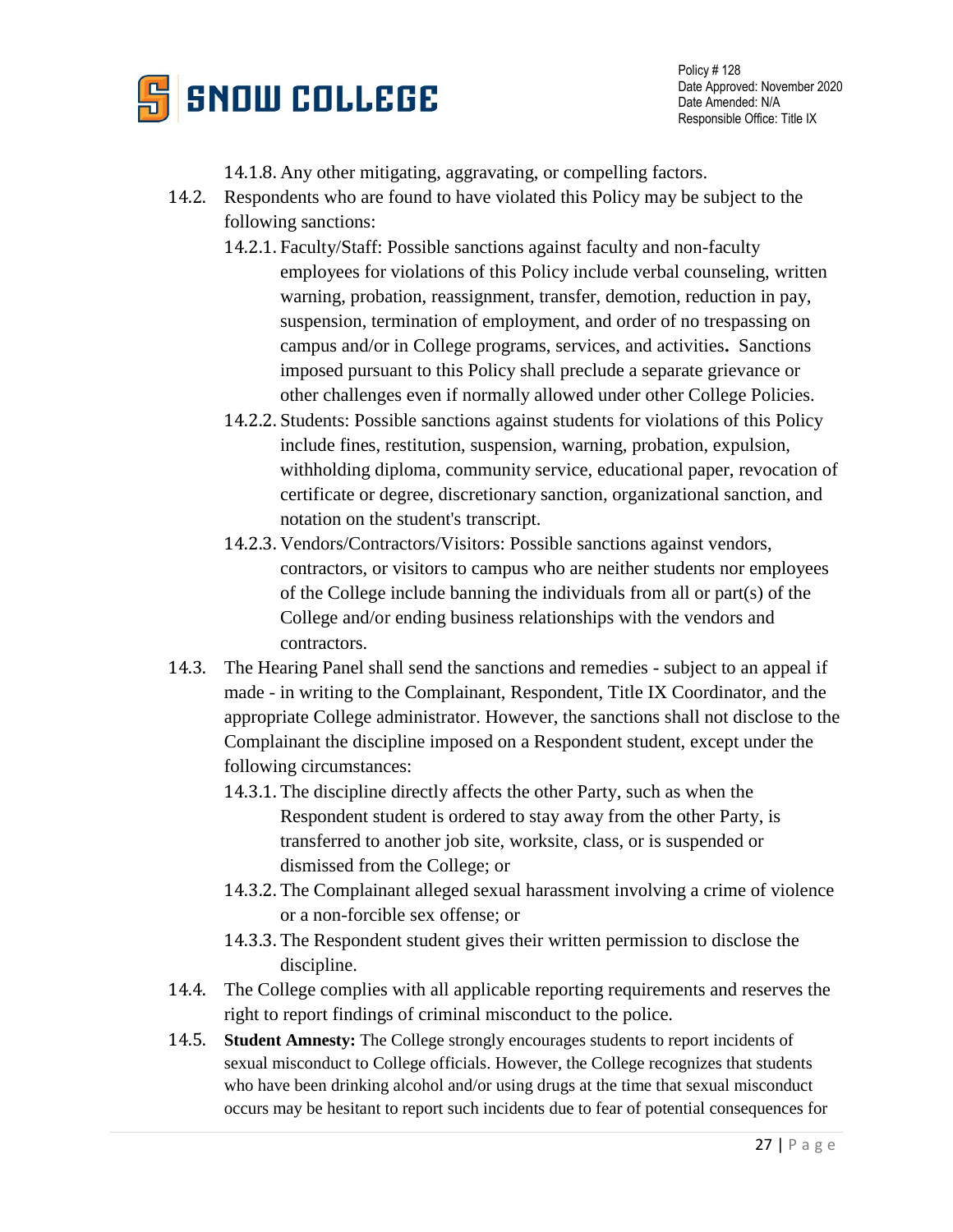

their own conduct. A Complainant or witness acting in good faith who reports any incident of sexual misconduct to College official or to police will not be subject to the Student Code of Conduct action for violations of alcohol and/or drug use policies occurring at or near the time of the incident being reported.

14.5.1. This Policy only provides amnesty from violations of the Snow College Student Code of Conduct. It does not grant amnesty for criminal, civil, or legal consequences for violations of Federal, State, or Local law. For information regarding immunity from alcohol-related criminal offenses, please see Utah Code section 32B-4-423.

### 15.0 APPEALS

- 15.1. Any party may appeal the Hearing Panel's decision regarding responsibility or from the dismissal of any portion of a formal complaint for any of the reasons listed below.
	- 15.1.1. A procedural irregularity that affected the outcome of the Hearing.
	- 15.1.2. New evidence that was not reasonably available at the time of the decision or dismissal.
	- 15.1.3. The Title IX coordinator, the investigators, or the Hearing Officer had a conflict of interest or bias for or against Complainants or Respondents generally or the individual Complainant or Respondent that affected the outcome.
- 15.2. If the Respondent has been determined responsible for sexual harassment, any party may simultaneously appeal the decision regarding sanctions for any the following reasons:
	- 15.2.1. The decision-maker had a conflict of interest or bias for or against Complainants or Respondents generally or the individual Complainant or Respondent that affected the outcome.

15.2.2. The sanction is clearly unreasonable in light of the known circumstances.

- 15.3. The Appeal Officer must receive written notice of a Party's intent to appeal within ten (10) days after the Hearing Officer issues the decision.
- 15.4. Upon granting an appeal, the Appeal Officer must notify both parties within five (5) days.
- 15.5. The Appeal Officer must be free of any bias or conflict of interest with respect to any party.
- 15.6. The Appeal Officer must not be anyone involved in the grievance process before the Appeal.
- 15.7. The parties may submit a written statement to the Appeal Officer supporting or opposing the decision of the Hearing Officer based upon the grounds set forth above.